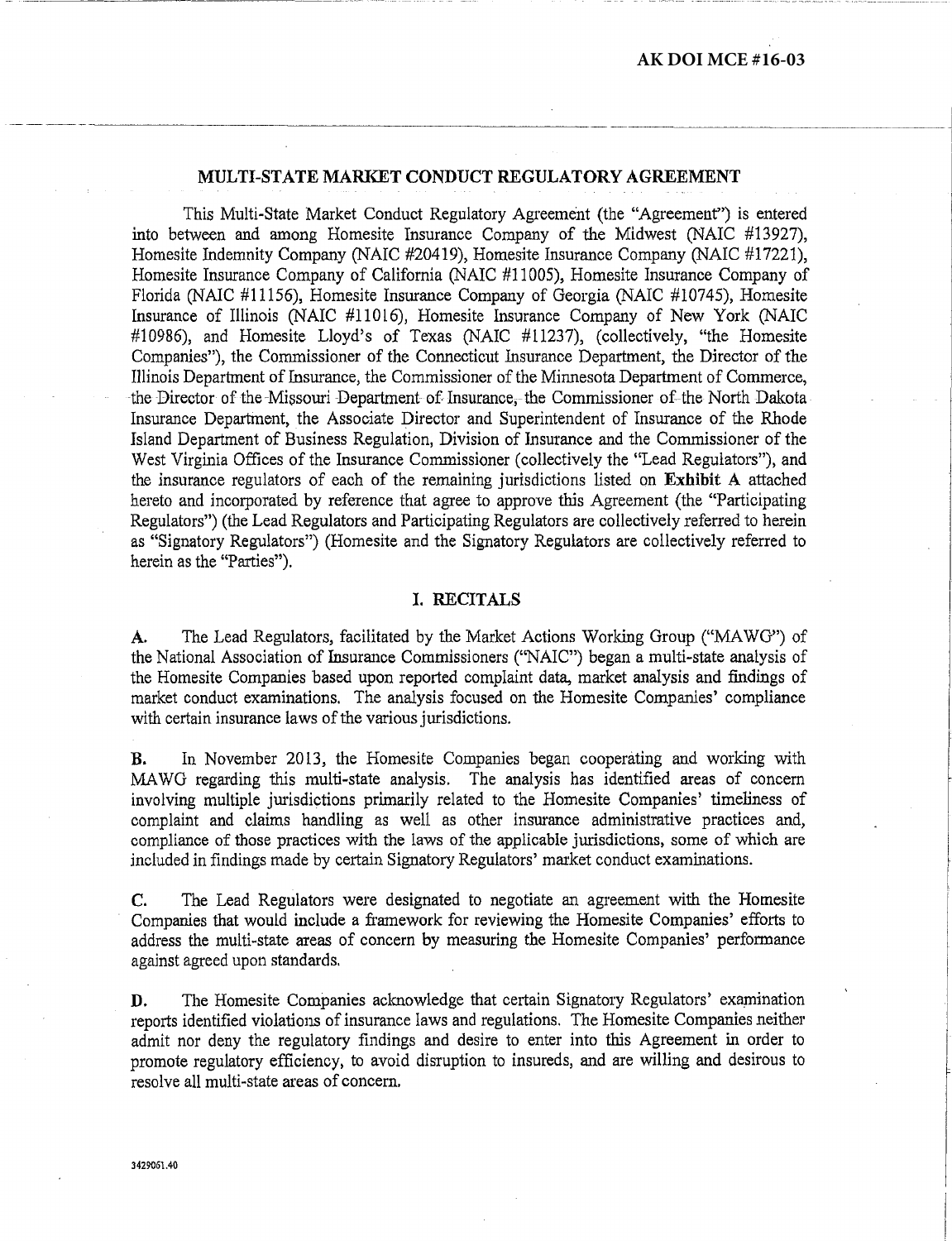#### II. AGREEMENTS

#### A. Agreements by the Homesite Companies.

1. Multi-State Areas of Review. The Lead Regulators have identified certain areas of concern that the Homesite Companies have agreed should be subject to review on a collaborative basis for the benefit of the Participating Regulators (the "Multi-State Areas of Review"). The Multi-State Areas of Review are set forth in Exhibit B to this Agreement.

2. Amendments to the Multi-State Areas of Review. The Homesite Companies agree that a Signatory Regulator may seek to add an additional area of review by bringing it to the attention of the Lead Regulators with supporting documentation. The Lead Regulators, in consultation with the Homesite Companies and upon a determination that the additional area of review impacts sufficient multiple jurisdictions, may add the additional area of review to the Multi-State Areas of Review and develop appropriate standards and timelines for determining compliance with this Agreement.

3. Benchmarks and Compliance. The Homesite Companies agree that compliance with the Agreement will be measured against the benchmarks developed by the Lead Regulators and the Homesite Companies as set forth in Exhibit C to this Agreement (the "Benchmarks"). The Benchmarks shall be measured against the performance of the Homesite Companies in the jurisdictions of the Signatory Regulators on a cumulative basis.

4. Training. The Homesite Companies' claim personnel shall be provided appropriate training designed to educate them on the responsibilities arising from the Multi-State Areas of Review and the corrective measures set forth in this Agreement. The Homesite Companies will also assure that any person adjusting claims, whether employees or independent contractors, will have received this training.

5. Corrective Action Plan. The Homesite Companies agree to take remedial measures which are contained in a Corrective Action Plan (the "CAP"). The CAP shall be administered as part of an ongoing examination as set forth in Section III.D and shall include, among other things, the following testing and reporting to the Lead Regulators for purposes of monitoring and verifying achievement of the Benchmarks and compliance with the Agreement.

- a. Test Plans. The Homesite Companies shall employ certain agreed upon procedures and standards for testing and reporting their performance against the Benchmarks (the "Test Plans") which shall be incorporated into and made a part of the CAP.
- b. Progress Reports. The Homesite Companies agree to report to the Lead Regulators twice per twelve (12) month reporting period to update their progress on implementing the terms of the Agreement and address any changes pursuant to Section II.A.2. or other issues relative to the implementation of or performance under the Agreement (the "Progress" Reports"). Each Progress Report shall be due and delivered to the Lead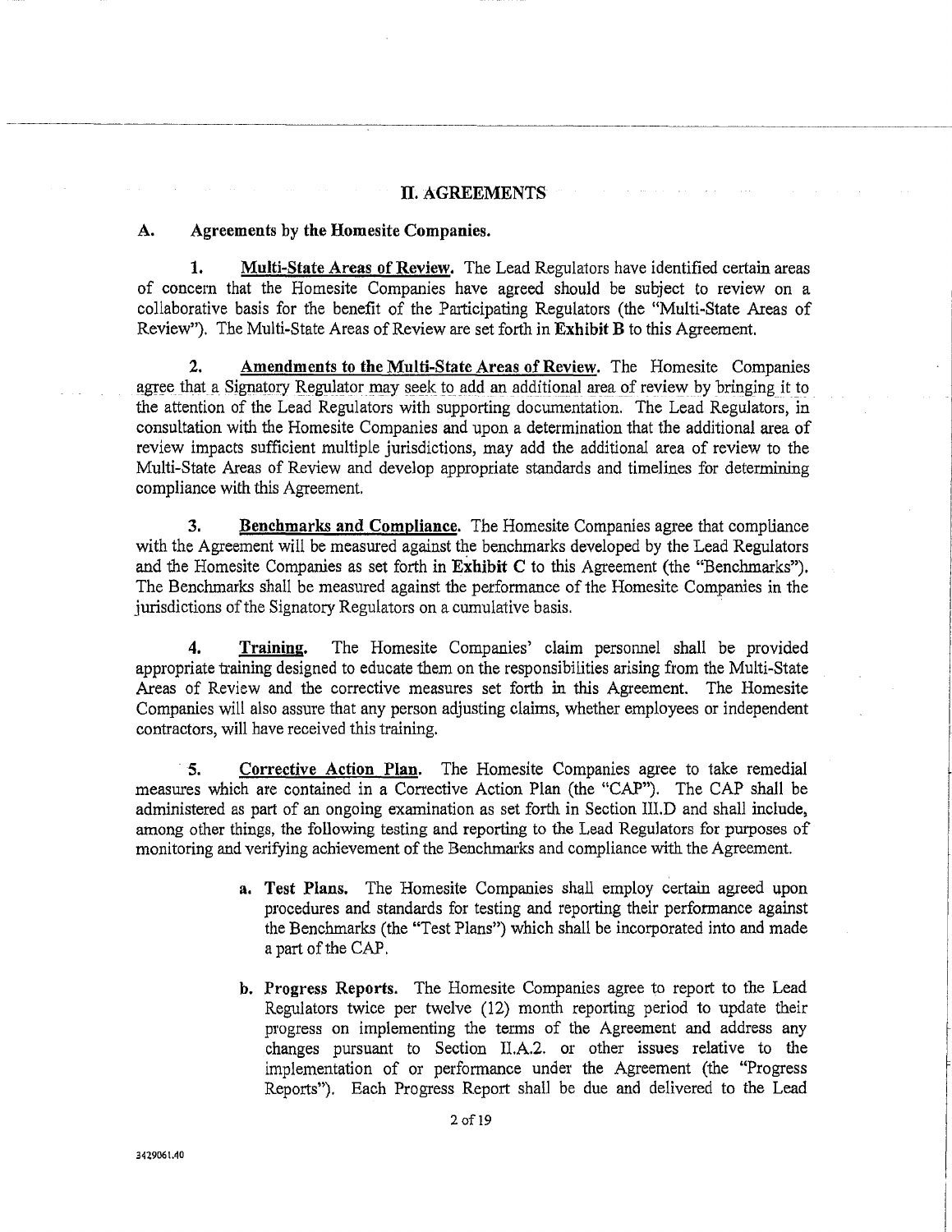Regulators within thirty (30) days of the end of each reporting period with the first report covering the first six  $(6)$  months.

c. Compliance Reports. The Homesite Companies agree to report to the Lead Regulators their performance in achieving the Benchmarks pursuant to the Test Plans for two (2) twelve (12) month reporting periods (the "Compliance" Reports"). Each Compliance Report shall be due and delivered to the Lead Regulators within sixty (60) days of the end of each twelve (12) month reporting period.

#### B. Agreements by the Signatory Regulators.

1. Resolution of All Issues. By entering into this Agreement, the Signatory Regulators and the Homesite Companies intend to resolve all the concerns addressed in the Multi-State Areas of Review, including any alleged violations of laws and regulations. The Signatory Regulators agree that this Agreement shall be deemed a complete settlement and full and final resolution, and is in lieu of any disciplinary, legal, regulatory or enforcement action(s) that could have been taken by any Signatory Regulator, relating to the concerns addressed by the Multi-State Areas of Review and arising out of any alleged violations of any laws, regulations or administrative orders issued or which could have been issued by the Signatory Regulators through the Term.

#### 2. Monitoring, Verification and Consultation.

- a. Monitoring. The Lead Regulators, on behalf of and for the benefit of the Signatory Regulators, have agreed to the Test Plans and will monitor the Homesite Companies' compliance with the terms of the Agreement and achievement of the Benchmarks.
- b. Verification. The Lead Regulators, in consultation with the Homesite Companies, shall retain the services of an independent examiner (the "Examiners") for the purpose of assisting them in verifying the Homesite Companies' compliance with this Agreement. The Examiners' responsibilities shall be limited to verifying the testing and reporting methodology and confirming the accuracy of the Compliance Reports.
- c. Consultation. The Lead Regulators agree to meet and consult with the Homesite Companies to review their preliminary findings or determinations with respect to the Compliance Reports and the Homesite Companies' achievement of the Benchmarks. The Lead Regulators agree to give reasonable consideration to any issues raised, including the existence of catastrophic or other events beyond the reasonable control of the Homesite Companies before final determinations are made or Performance Penalties are assessed.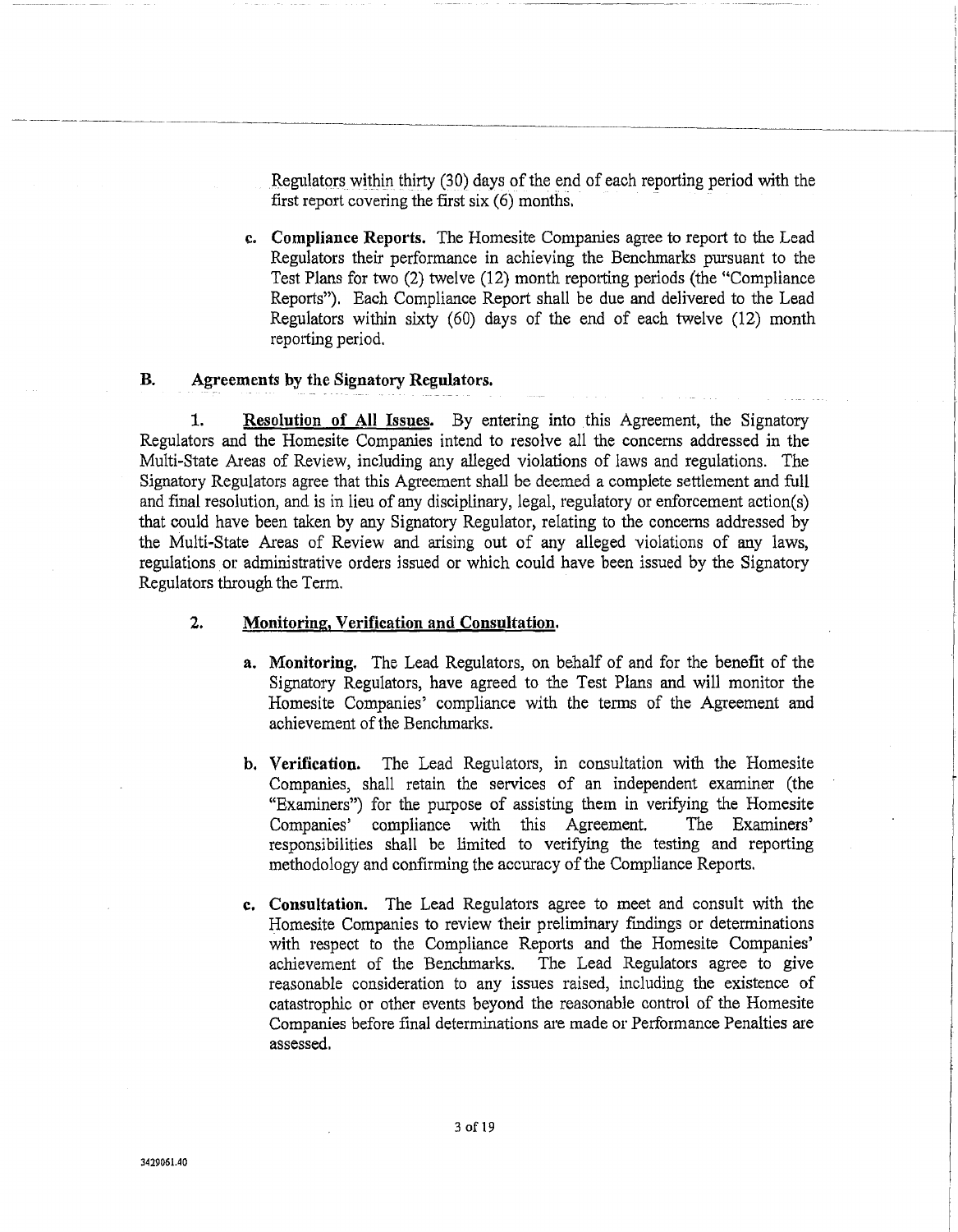**3. Jurisdictfon Specific Compliance.** If, at the end of the Term, the Lead Regulators, in consultation with other Participating Regulators, determine that the Homesite Companies are in compliance with the Benchmarks but that there are deficiencies involving compliance with respect to the Multi-State Areas of Review in a particular jurisdiction of a Signatory Regulator, the Homesite Companies agree to work with that Signatory Regulator to address and resolve the issues, including the development of an individual jurisdiction process improvement plan. In the event that the Signatory Regulator and the Homesite Companies cannot resolve such issues, the Signatory Regulator may take other appropriate action within the context of that jurisdiction's laws, including the calling of a targeted market conduct examination the scope of which shall not include periods prior to the Effective Date.

**4. Regulatory Participation and Forbearance.** During the Term of this Agreement, each of the Signatory Regulators agrees that his or her regulatory agency (i) will not engage in any investigative or examination activities of the Homesite Companies relating to the issues subject to the Multi-State Areas of Review and (ii) will not impose a fine, injunction or any other remedy on any of the Homesite Companies for any of the matters that are the subject matter of the Multi-State Areas of Review, and (iii) may only participate on terms set forth in this Agreement in any remedy that may be imposed under this Agreement. This Agreement shall not be construed to prohibit a Signatory Regulator from taking administrative action to require compliance with the laws or regulations of a particular jurisdiction that is based, at least in part, on claims occurring after the Effective Date. If the subject matter of the action falls within the Multi-State Areas of Review, that Signatory Regulator shall. provide notice to the Lead Regulators including the reasons for the initiation of the action and the subject matter of the alleged non-compliance. In addition, any Signatory Regulator may take any and all appropriate action should the Homesite Companies violate any provision of the insurance laws and regulations of its jurisdiction with regard to activities outside the scope of the Multi-State Areas of Review and nothing contained herein shall limit the authority of the Signatory Regulators from dealing with specific instances of non-compliance which may arise from activities including but not limited to consumer complaints, licensing changes, rate and form filing, or conducting other regulatory functions. Such regulatory functions shall not be deemed within the scope of this Agreement.

**5. Consumer Complaints.** This Agreement is not intended and may not be construed to limit the authority of a Signatory Regulator's consumer services division, or its equivalent, in investigating and taking appropriate action with regard to a consumer complaint.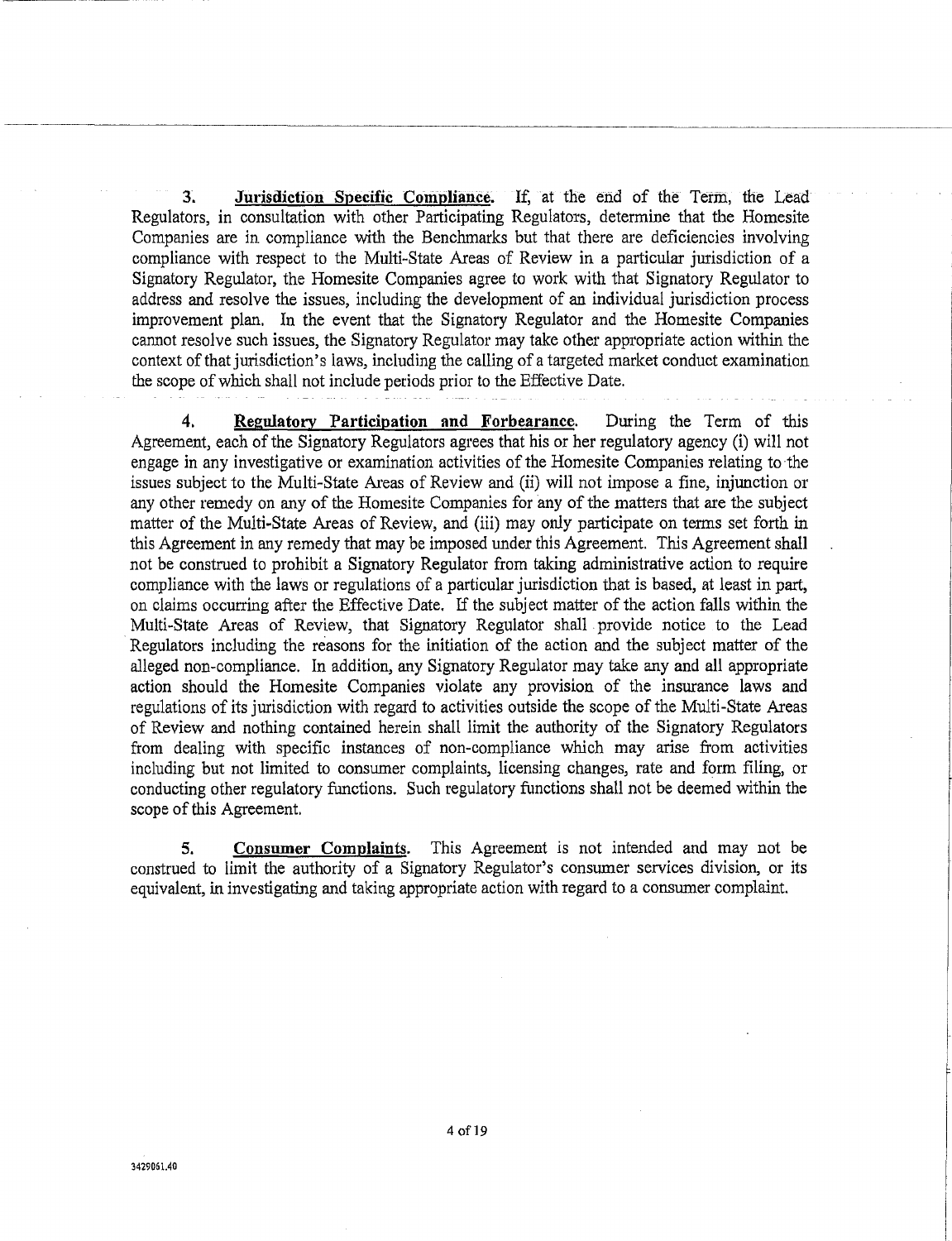#### **III. OTHER AGREEMENTS**

**A. Default and Cure.** If the Homesite Companies default with respect to any obligation under this Agreement, they shall use commercially reasonable efforts to cure such default as soon as reasonably practicable. If such default is not remedied within ninety (90) business days following delivery of a written notice pursuant to Section IH.G.11. specifying such default, during which period the Signatory Regulators and the Homesite Companies shall make reasonable efforts to amicably resolve any disputes regarding the default, the Signatory  $Regulator(s)$  may seek administrative and/or judicial enforcement of this Agreement.

#### **B. Penalties.**

**1. Up Front Penaltv.** The Homesite Companies shall pay an up front penalty for past non-compliance of Five Hundred Thousand Dollars (\$500,000.00) to the Signatory Regulators in accordance with the percentages set forth in **Exhibit D.** 

**2. Performance Penalties.** If the Lead Regulators determine that the Homesite Companies have not achieved any or all of the Benchmarks as reflected in the Compliance Reports and verified by the Lead Regulators after consultation with the Homesite Companies in accordance with Section ILB.2., the Lead Regulators may assess a penalty or penalties (the "Performance Penalties"). Performance Penalties shall be calculated for each twelve (12) month reporting period as set forth in **Exhibit** E and paid to the Signatory Regulators in accordance with the percentages set forth in **Exhibit D.** 

**C. Choice of Law.** When an issue pertaining to this Agreement applies to multiple jurisdictions, the Signatory Regulators and the Homesite Companies agree that for Homesite Insurance Company of California, California law applies; Homesite Insurance Company of Illinois and Homesite Insurance Company of Florida, Illinois law applies; Homesite Insurance Company of the Midwest, North Dakota law applies; Homesite Indemnity Company, Kansas law applies; and Homesite Insurance Company, Connecticut law shall apply. When an issue pertaining to this Agreement is specific to an individual jurisdiction, the Signatory Regulators and the Homesite Companies agree that the particular substantive law of that jurisdiction shall be utilized for the purpose of interpreting, applying and enforcing any provision of this Agreement in that jurisdiction. In such case(s), the appropriate forum shall be the courts or regulatory agency of that particular jurisdiction. Nothing in this Agreement enlarges, supersedes or preempts the insurance laws and regulations of any of the Signatory Regulators' jurisdictions.

**D. Ongoing Examination.** The monitoring of the Homesite Companies for compliance with this Agreement and with the CAP constitutes an ongoing examination by the State of Missouri, as a lead regulator pursuant to §374.205 RSMo. The Homesite Companies further agree to pay any reasonable fees related to the ongoing examination. The ongoing examination shall commence on the Effective Date. The Signatory Regulators expressly recognize Missouri as the producing state of information and materials received in connection with this Agreement, with the CAP and with the ongoing examination.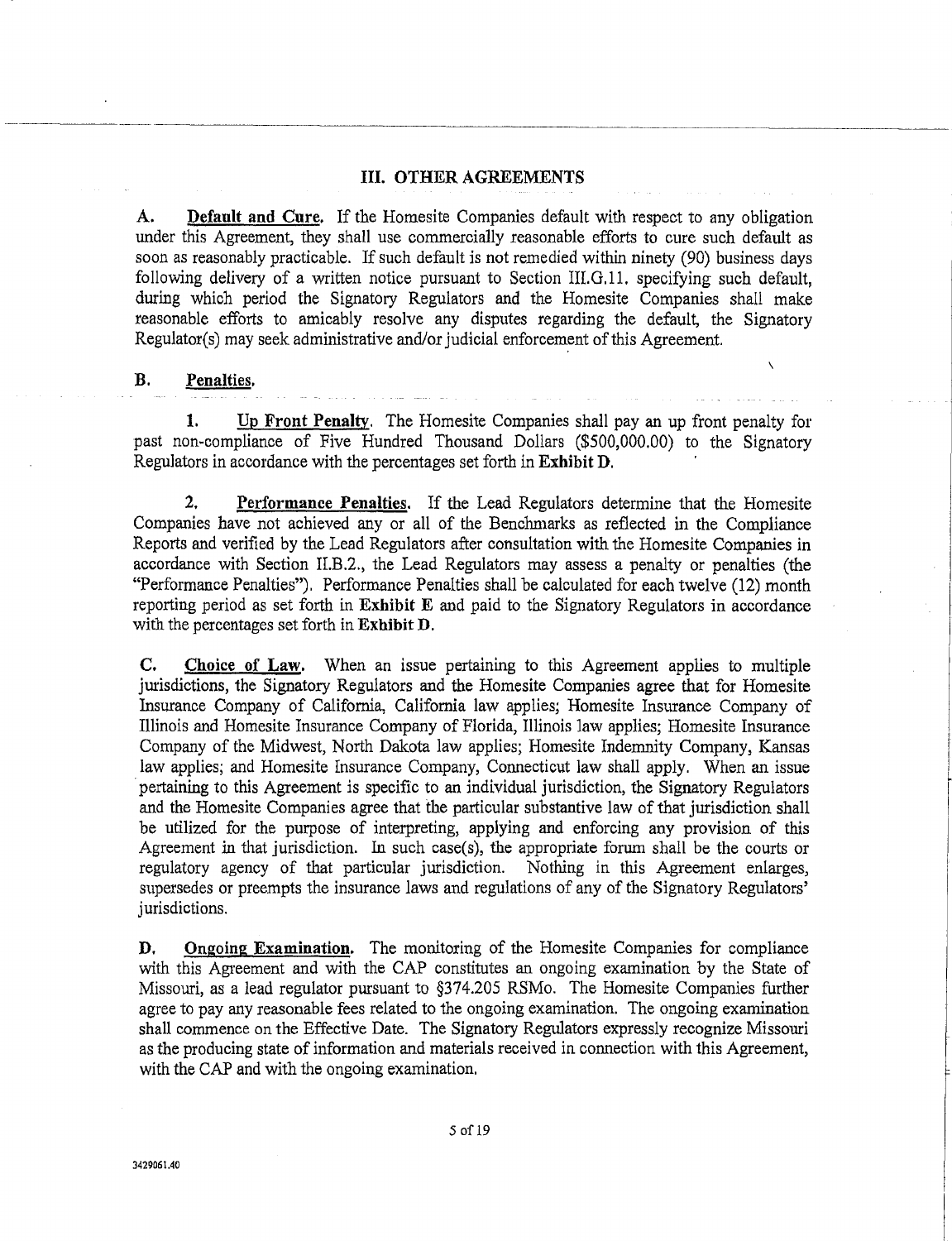**E. Confidentiality.** The Signatory Regulators agree that any and all work papers, recorded information, documents and copies of work papers, and documents produced by, obtained by, or disclosed to the Signatory Regulators, including the Test Plans and Compliance Reports, shall be given confidential treatment to the fullest extent provided by Missouri law and shall not be subject to subpoena and may not be made public by the Signatory Regulators or to any other person, except as provided for in §374.205.3 (5) and §374.205.4 RSMo.

**F. Effective Date.** The effectiveness of this Agreement is conditioned upon the following: (i) approval and execution of this Agreement by the Homesite Companies and the Lead Regulators (the "Execution Date"), and (ii) approval and execution of this Agreement by the Participating Regulators. The date on which the last of these approvals is secured shall be the Effective Date of this Agreement (the "Effective Date");

**G. Term.** This Agreement shall commence thirty (30) days after the Effective Date, but no earlier than January 1, 2016, and remain in effect until ninety (90) days after delivery of the final Compliance Report for the second twelve (12) month reporting period (the ''Term"), unless otherwise amended by agreement of the Homesite Companies and the Lead Regulators.

#### **I. Misce1Janeous Provisions.**

**1. Execution.** To become a party to this Agreement, an Insurance Director, Commissioner, Superintendent or their designee shall execute a signature page within sixty (60) days from the Execution Date. If a Signatory Regulator finds that, under applicable state law, regulation or procedure, the preparation and execution of a consent order is necessary to carry out the terms of this Agreement, such a consent order (the "Applicable Consent Order") shall be prepared by such Participating Regulator within sixty (60) days following the Execution Date. The Lead Regulators and the Homesite Companies may waive the sixty (60) day period for Participating Regulators to execute this Agreement. For purposes of this Agreement, an "Applicable Consent Order" shaJ1 be satisfactory to the Homesite Companies if it (i) incorporates by reference and attaches via exhibit a copy of this Agreement, (ii) expressly adopts and agrees to the provisions of this Agreement, and (iii) includes only those other terms that may be legally required in the jurisdiction of the applicable Participating Regulator. However, nothing in this Agreement shall be construed to require any jurisdiction to execute and deliver an Applicable Consent Order if such jurisdiction elects instead to sign this Agreement.

**2. Enforceability.** Each Signatory Regulator hereby gives express assurance that this Agreement is enforceable by its terms under the applicable laws, regulations and judicial rulings in its respective jurisdiction and, that the Signatory Regulator, on behalf of his/her respective jurisdiction, has the authority to enter into this Agreement and bind that Party now and in the future. By the execution of this Agreement with the Homesite Companies, each Signatory Regulator acknowledges that he/she has reviewed and agrees with the terms and conditions as set forth herein.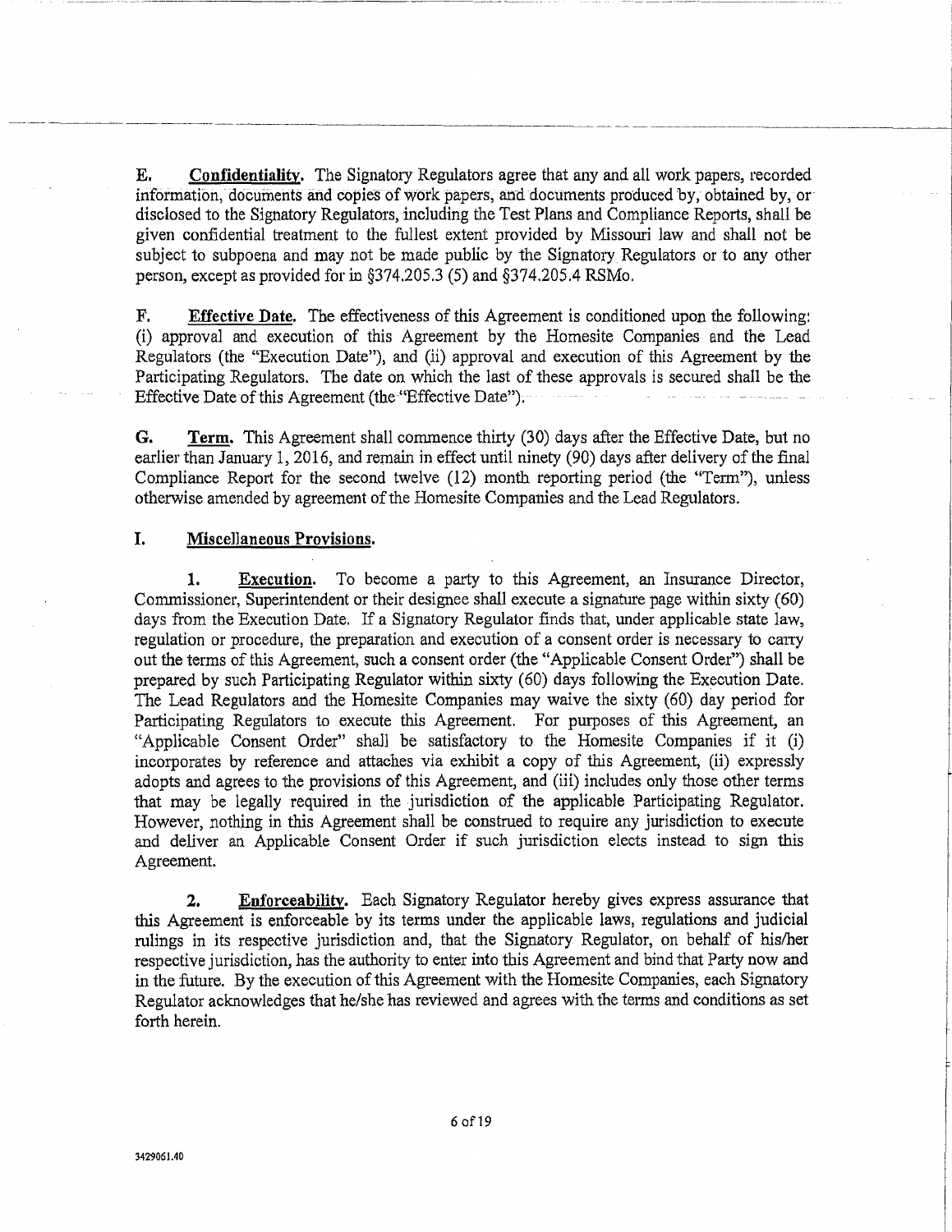3. Successors and Assigns. This Agreement shall be binding on and inure to the benefit of the Signatory Regulators and the Homesite Companies and their respective legal representatives, successors and assigns.

4. Waiver. The failure of the Signatory Regulators at any time to require the strict performance by the Homesite Companies of any of the terms, provisions or conditions hereof shall in no way affect the right thereafter to enforce the same, nor shall the waiver by the Signatory Regulators of any breach of any terms, provisions and conditions hereof be construed or deemed a waiver of any succeeding breach of any term, provision or condition thereof.

5. Third Party Beneficiaries. Nothing herein shall confer any rights upon any persons or entities other than the Signatory Regulators and the Homesite Companies;

6. Extensions. The Lead Regulators and the Homesite Companies may mutually agree, in writing, to any reasonable extensions of time that might become necessary to carry out the provisions of this Agreement.

7. Entire Agreement. This Agreement, its Exhibits, the CAP, and any amendments thereto, as well as any Applicable Consent Order or any other order issued by a Signatory Regulator set forth the entire agreement among the Parties with respect to its subject matter and supersedes all prior agreements, arrangements or understandings (whether in written or oral form) between the Homesite Companies and the Signatory Regulators.

8, Amendments. This Agreement and its Exhibits may be amended by the Lead Regulators and the Homesite Companies without the consent of any Participating Regulator, provided that such amendment does not materially alter this Agreement. Participating Regulators shall receive notice of any amendment to the Agreement considered to be material by the Lead Regulators. Any amendment to the terms of this Agreement and its Exhibits, which would affect the regulatory authority of any Signatory Regulator(s), shall not become effective without the written consent of such Signatory Regulator(s). All such amendments to this Agreement shall be in writing.

9. Admissibi1itv. The Homesite Companies do not admit, deny, or concede any actual or potential fault, wrongdoing or liability in connection with any facts or claims that have been or could have been alleged against them, but considers it desirable for this matter to be resolved. Except in a proceeding to enforce the terms hereof, neither this Agreement nor any related negotiations, statements or court proceedings shall be offered by the Homesite Companies or the Signatory Regulators as evidence of or an admission, denial or concession of any liability or wrongdoing whatsoever on the part of any person or entity, including but not limited to the Homesite Companies or any affiliates thereof, or as a waiver by the Homesite Companies or any affiliates thereof of any applicable defense, including without limitation any applicable statute of limitations or statute of frauds.

10. Expenses. The Homesite Companies agree to pay the reasonable expenses of the Lead Regulators incurred in monitoring the Homesite Companies' compliance with this Agreement, including the expenses of contracted third parties selected by the Lead States to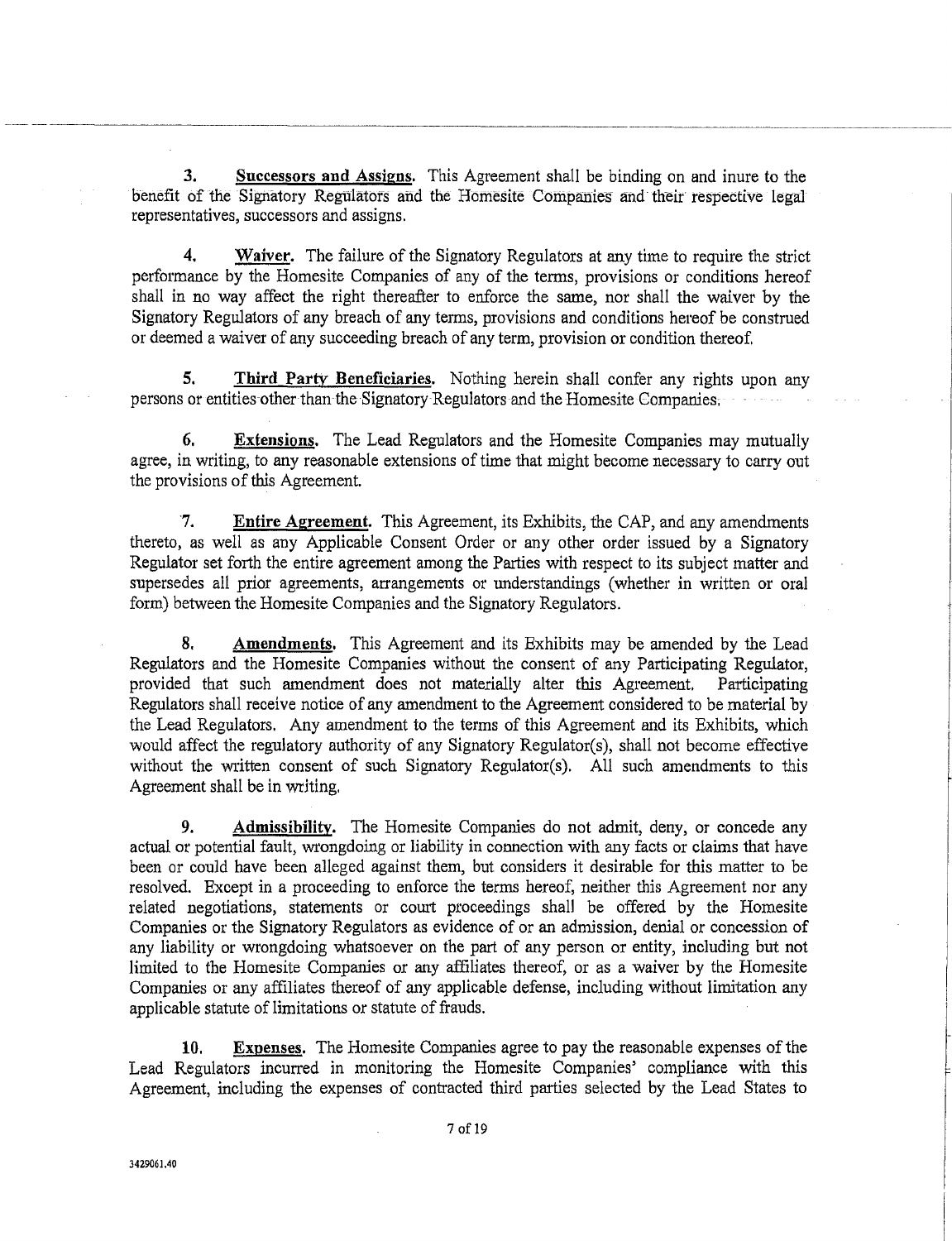assist them in performing their duties pursuant to the Agreement, as well as conducting or attending any meetings, presentations, or discussions with the Homesite Companies or other Signatory Regulators. Such expenses should be payable to the Lead Regulators within thirty (3 0) days of the presentation of valid receipts.

**11. Notice.** All notices permitted or required to be delivered under this Agreement shall be in writing and shall be deemed so delivered by hand, one (1) business day after transmission by facsimile or other electronic system (evidenced by machine generated receipt), five (5) business days after being placed in the hands of a commercial courier service for express delivery, or ten (10) business days after placement in the mail by registered or certified mail, return receipt requested, postage prepaid and addressed to the following addresses or a Party's most current principal address of which the Party sending the notice has been notified:

If to the Homesite Companies:

If to the Lead Regulators:

Anthony M. Scavongelli, Esq. Homesite Group Incorporated One Federal Street Suite 400 Boston, Massachusetts 02110 AScavongelli@homesite.com

Copy to:

Jeffrey Thomas, Esq. Mitchell, Williams, Selig, Gates & Woodyard, PLLC 425 West Capitol Avenue, Suite 1800 Little Rock, Arkansas 72201 JThomas@mwlaw.com

Connecticut Insurance Department Attn: Director, Market Conduct 153 Market Street, 7'h Floor Hartford, Connecticut 06103

**12.** Severability. In the event that any portion of this Agreement is held invalid under any particular jurisdiction's law as it is relevant to a Signatory Regulator, such invalid portion shall be deemed to be severed only in that jurisdiction and all remaining provisions of this Agreement shall be given full force and effect and shall not in any way be affected thereby.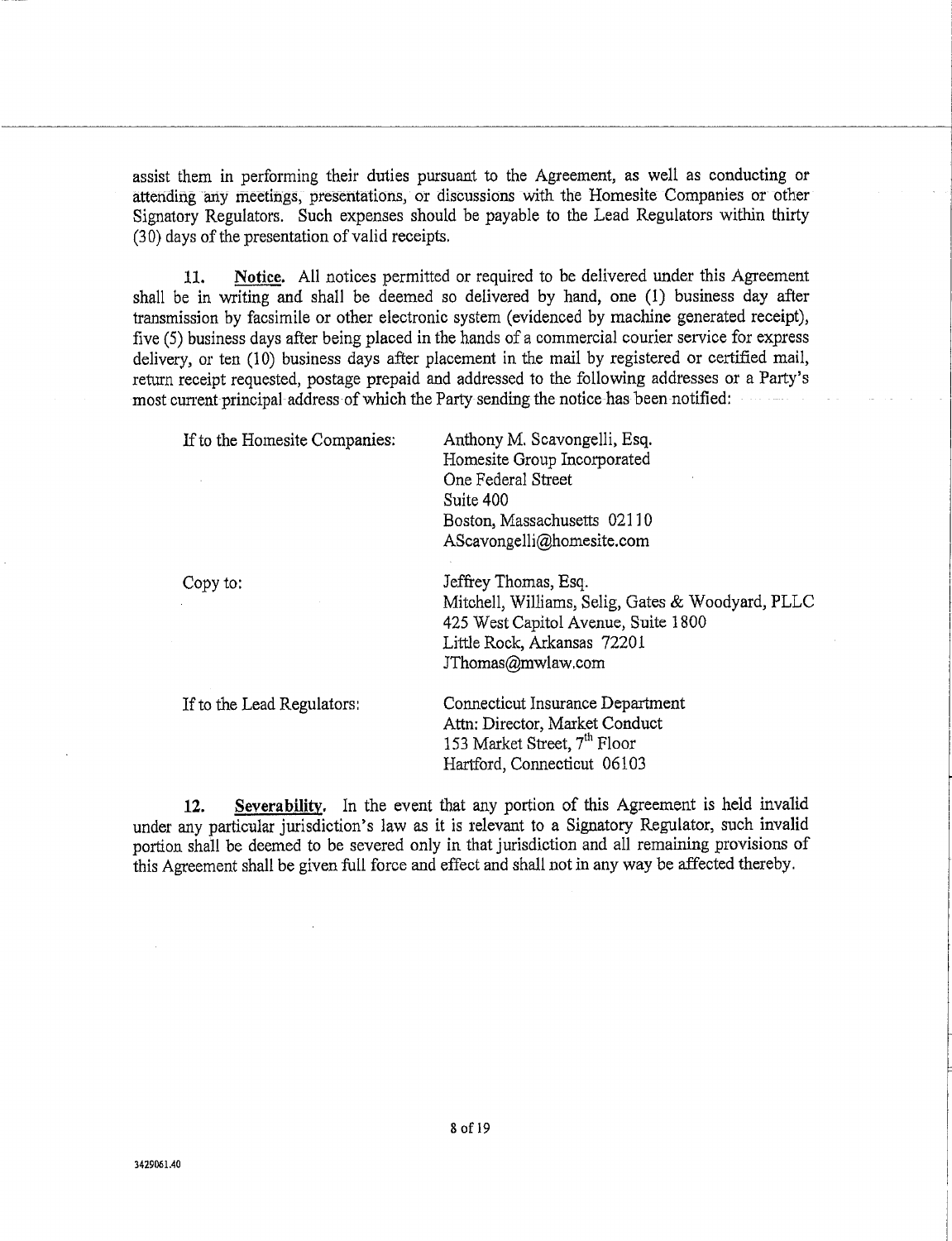13. **Counterparts.** This Agreement may be signed in multiple counterparts, each of which shall constitute a duplicate original, but which taken together shall constitute but one and the same instrument.

#### **EXECUTED BY:**

#### **Homesite Insurance Companies**

Anthony M<sub>/</sub> Scavongelli Executive Vice President and General Counsel

Date  $\frac{12}{16}$ , 5

I, Anthony M. Scavongelli, hereby affirm that I am the Executive Vice President and General Counsel of Homesite Group Incorporated and have the authority to execute this Agreement on the behalf of the Homesite Companies.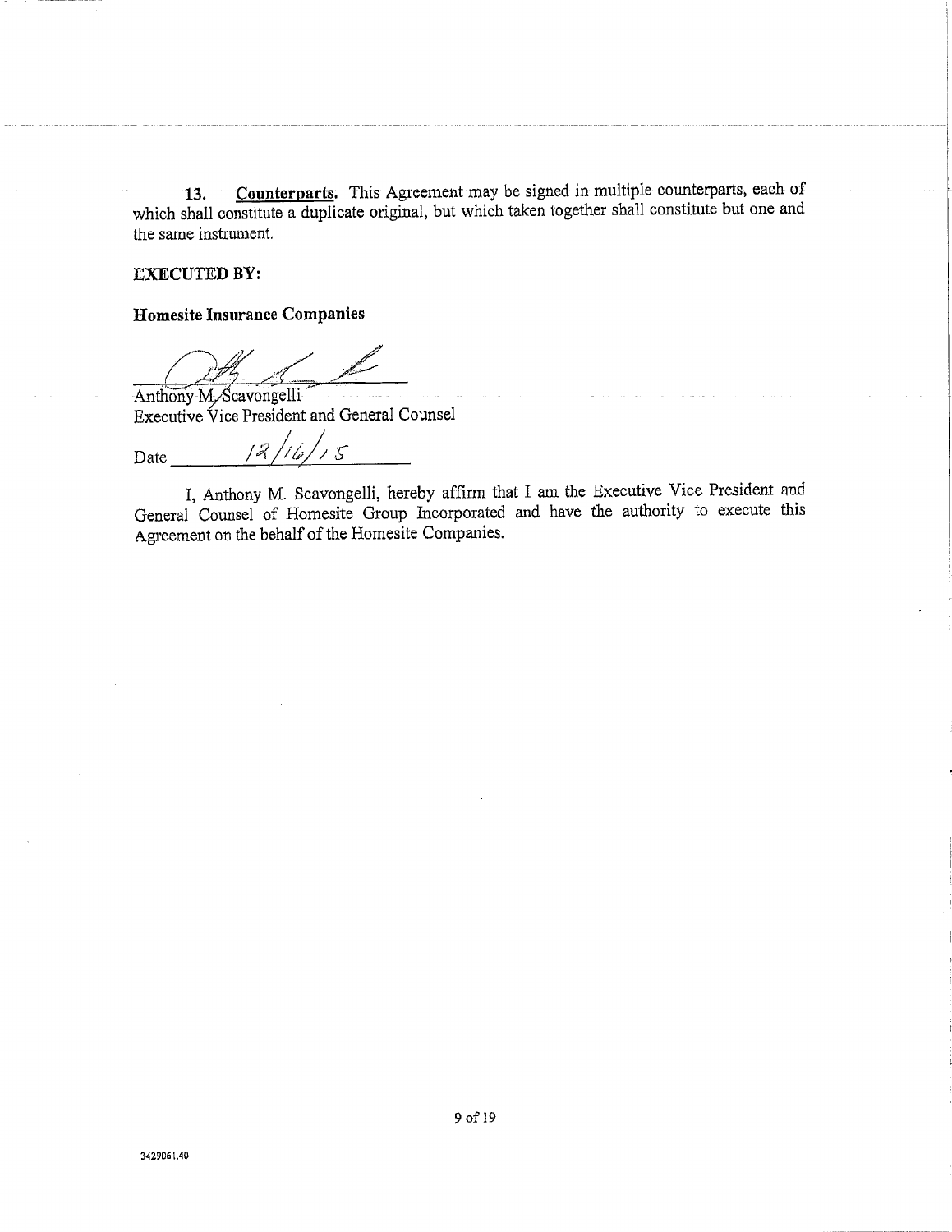|                                         | Title Commissioner                                                                                                                                                                                                                                                                                                                                                                                          |  |                                                                                                                                                                                                                                |  |
|-----------------------------------------|-------------------------------------------------------------------------------------------------------------------------------------------------------------------------------------------------------------------------------------------------------------------------------------------------------------------------------------------------------------------------------------------------------------|--|--------------------------------------------------------------------------------------------------------------------------------------------------------------------------------------------------------------------------------|--|
|                                         | Date $\qquad \qquad$ $\qquad \qquad$ $\qquad$ $\qquad$ $\qquad$ $\qquad$ $\qquad$ $\qquad$ $\qquad$ $\qquad$ $\qquad$ $\qquad$ $\qquad$ $\qquad$ $\qquad$ $\qquad$ $\qquad$ $\qquad$ $\qquad$ $\qquad$ $\qquad$ $\qquad$ $\qquad$ $\qquad$ $\qquad$ $\qquad$ $\qquad$ $\qquad$ $\qquad$ $\qquad$ $\qquad$ $\qquad$ $\qquad$ $\qquad$ $\qquad$                                                               |  |                                                                                                                                                                                                                                |  |
|                                         | <b>Illinois Department of Insurance</b>                                                                                                                                                                                                                                                                                                                                                                     |  | and the second company of the second company of the second company of the second company of the second company of the second company of the second company of the second company of the second company of the second company o |  |
|                                         | Signature                                                                                                                                                                                                                                                                                                                                                                                                   |  |                                                                                                                                                                                                                                |  |
|                                         | Printed Name                                                                                                                                                                                                                                                                                                                                                                                                |  |                                                                                                                                                                                                                                |  |
|                                         | Title                                                                                                                                                                                                                                                                                                                                                                                                       |  |                                                                                                                                                                                                                                |  |
|                                         |                                                                                                                                                                                                                                                                                                                                                                                                             |  |                                                                                                                                                                                                                                |  |
|                                         |                                                                                                                                                                                                                                                                                                                                                                                                             |  |                                                                                                                                                                                                                                |  |
|                                         |                                                                                                                                                                                                                                                                                                                                                                                                             |  |                                                                                                                                                                                                                                |  |
|                                         | Minnesota Department of Commerce                                                                                                                                                                                                                                                                                                                                                                            |  |                                                                                                                                                                                                                                |  |
|                                         | Signature $\frac{1}{\sqrt{1-\frac{1}{2}}\sqrt{1-\frac{1}{2}}\sqrt{1-\frac{1}{2}}\sqrt{1-\frac{1}{2}}\sqrt{1-\frac{1}{2}}\sqrt{1-\frac{1}{2}}\sqrt{1-\frac{1}{2}}\sqrt{1-\frac{1}{2}}\sqrt{1-\frac{1}{2}}\sqrt{1-\frac{1}{2}}\sqrt{1-\frac{1}{2}}\sqrt{1-\frac{1}{2}}\sqrt{1-\frac{1}{2}}\sqrt{1-\frac{1}{2}}\sqrt{1-\frac{1}{2}}\sqrt{1-\frac{1}{2}}\sqrt{1-\frac{1}{2}}\sqrt{1-\frac{1}{2}}\sqrt{1-\frac{$ |  |                                                                                                                                                                                                                                |  |
|                                         | Printed Name                                                                                                                                                                                                                                                                                                                                                                                                |  |                                                                                                                                                                                                                                |  |
|                                         |                                                                                                                                                                                                                                                                                                                                                                                                             |  |                                                                                                                                                                                                                                |  |
|                                         |                                                                                                                                                                                                                                                                                                                                                                                                             |  |                                                                                                                                                                                                                                |  |
|                                         |                                                                                                                                                                                                                                                                                                                                                                                                             |  |                                                                                                                                                                                                                                |  |
| <b>Missouri Department of Insurance</b> |                                                                                                                                                                                                                                                                                                                                                                                                             |  |                                                                                                                                                                                                                                |  |
|                                         | Signature                                                                                                                                                                                                                                                                                                                                                                                                   |  |                                                                                                                                                                                                                                |  |
|                                         | Printed Name                                                                                                                                                                                                                                                                                                                                                                                                |  |                                                                                                                                                                                                                                |  |
|                                         |                                                                                                                                                                                                                                                                                                                                                                                                             |  |                                                                                                                                                                                                                                |  |

l,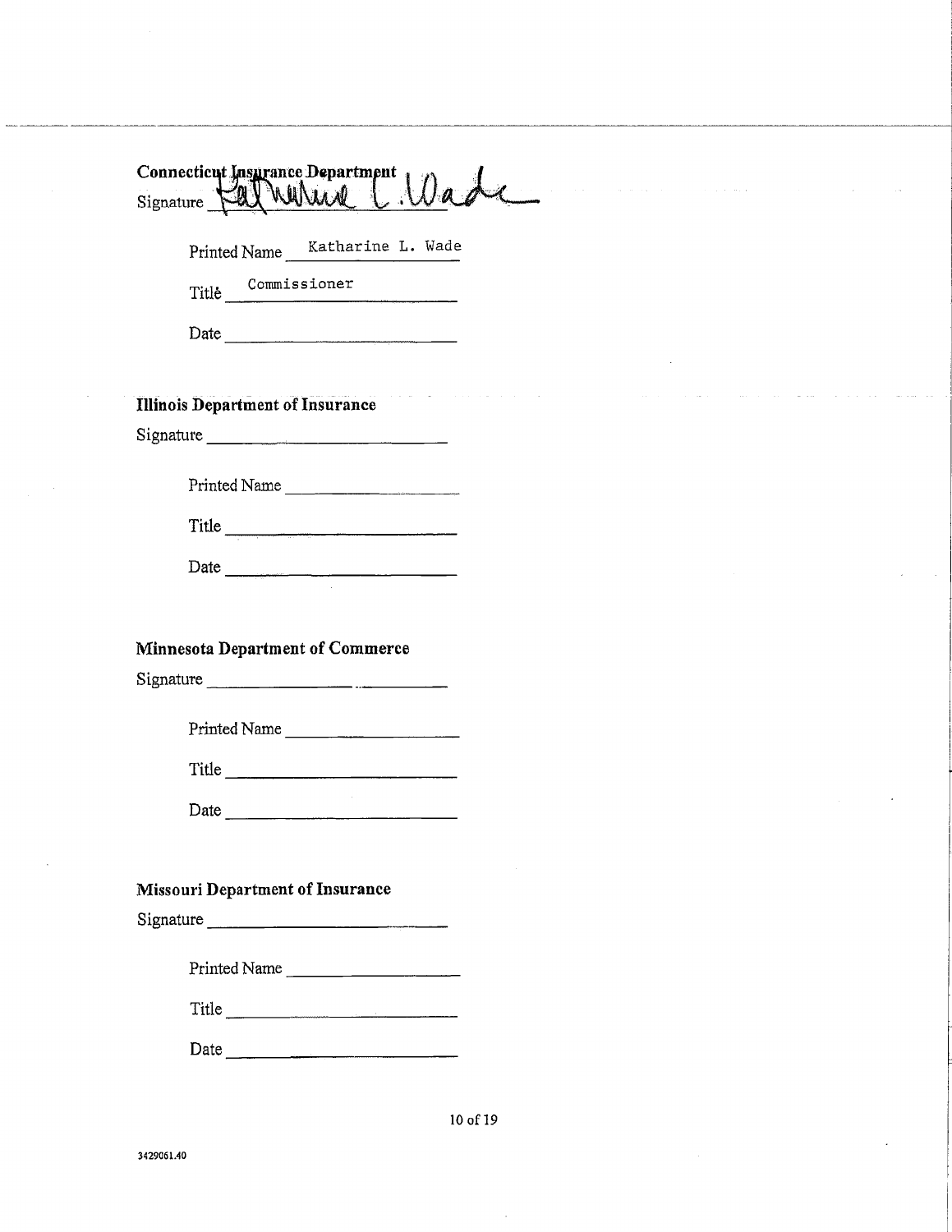|                         | Printed Name                                                                                                                                                                                                                   |               |      |  |
|-------------------------|--------------------------------------------------------------------------------------------------------------------------------------------------------------------------------------------------------------------------------|---------------|------|--|
|                         |                                                                                                                                                                                                                                |               |      |  |
|                         | Title _ _____                                                                                                                                                                                                                  |               |      |  |
|                         | Date have been a set that the set of the set of the set of the set of the set of the set of the set of the set of the set of the set of the set of the set of the set of the set of the set of the set of the set of the set o |               |      |  |
| Illinois/N<br>Signaure, | Printed Name7<br>Title.<br>Date                                                                                                                                                                                                | d of Insurmee | issa |  |

 $\label{eq:2.1} \mathcal{L}(\mathcal{L}^{\mathcal{L}}(\mathcal{L}^{\mathcal{L}}(\mathcal{L}^{\mathcal{L}}(\mathcal{L}^{\mathcal{L}}(\mathcal{L}^{\mathcal{L}}(\mathcal{L}^{\mathcal{L}}(\mathcal{L}^{\mathcal{L}}(\mathcal{L}^{\mathcal{L}}(\mathcal{L}^{\mathcal{L}}(\mathcal{L}^{\mathcal{L}}(\mathcal{L}^{\mathcal{L}}(\mathcal{L}^{\mathcal{L}}(\mathcal{L}^{\mathcal{L}}(\mathcal{L}^{\mathcal{L}}(\mathcal{L}^{\mathcal{L}}(\mathcal{L}^{\mathcal$ 

 $\sim$ 

 $\sim 10$ 

and the company of the

 $\mathcal{L}^{\text{max}}_{\text{max}}$ 

 $\hat{f}^{\dagger}$  and  $\hat{f}^{\dagger}$  are the set of the set of the set of the set of the set of  $\hat{f}$ 

 $\sim$ 

 $\hat{L}^{\rm eff}$  and  $\hat{L}^{\rm eff}$ 

| Signature |                | the company of the com- |                               |              |
|-----------|----------------|-------------------------|-------------------------------|--------------|
|           | grammerment. . |                         | <b>The request section of</b> | $2000 - 200$ |

Printed Name

Title Communication alla c

i<br>Albanis in Stilling

#### **Missouri Department of Insurance**

| Signature<br>1004 | The American Schools                 |
|-------------------|--------------------------------------|
| Printed Name      |                                      |
| Title             | anagement of an anagement management |

Date **Date**  $\overline{a}$ 

10 of 19

143964.42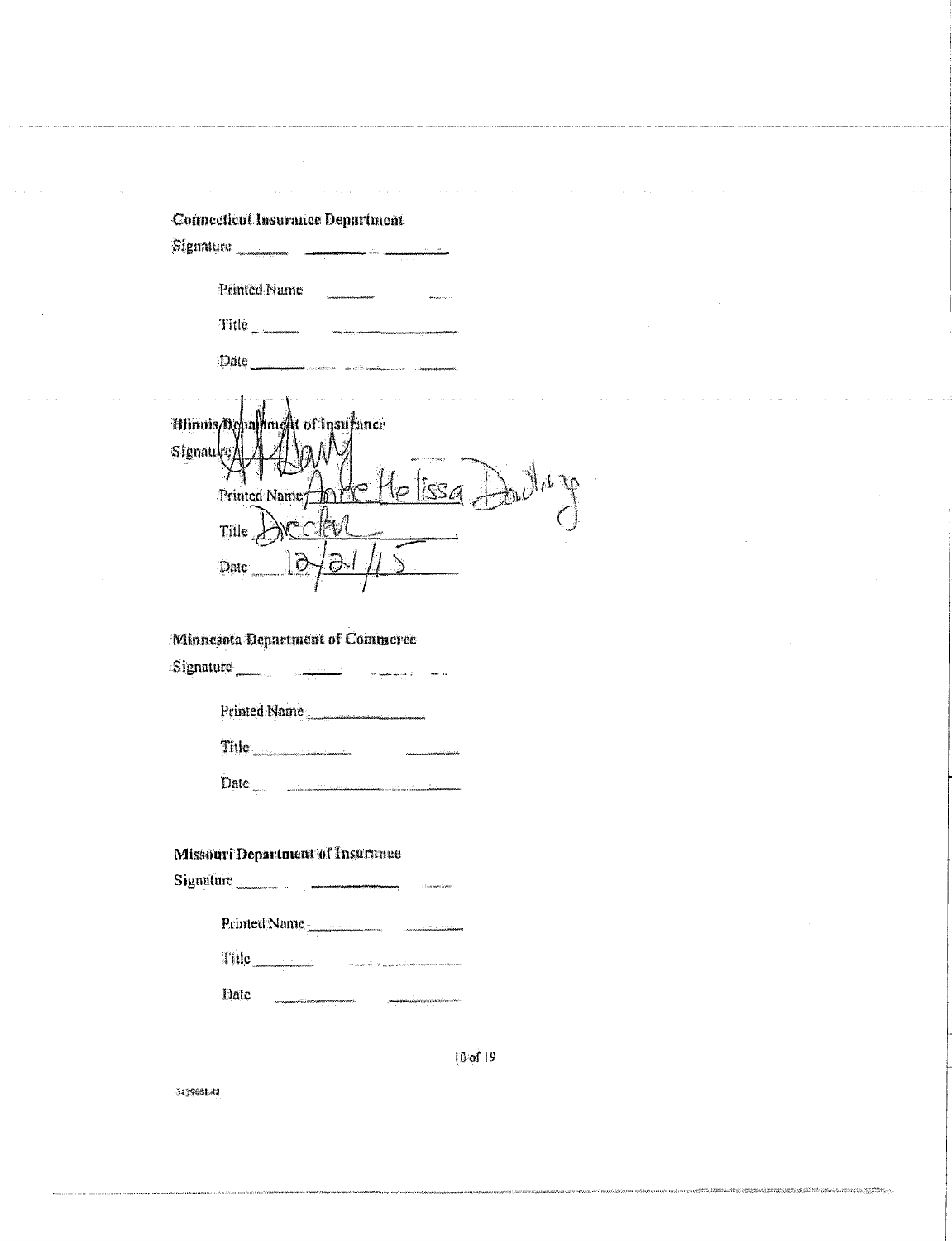| Connecticut Insurance Department and the connection of the connection of the connection of the connection of the connection of the connection of the connection of the connection of the connection of the connection of the c |  |  |
|--------------------------------------------------------------------------------------------------------------------------------------------------------------------------------------------------------------------------------|--|--|
|                                                                                                                                                                                                                                |  |  |
| Printed Name                                                                                                                                                                                                                   |  |  |
|                                                                                                                                                                                                                                |  |  |
|                                                                                                                                                                                                                                |  |  |
| and many and and a state in the state of the state<br><b>Illinois Department of Insurance</b>                                                                                                                                  |  |  |
|                                                                                                                                                                                                                                |  |  |
| Printed Name                                                                                                                                                                                                                   |  |  |
|                                                                                                                                                                                                                                |  |  |
|                                                                                                                                                                                                                                |  |  |
| Minnesota Department of Commeroe<br>Signature / Cathara<br>Printed Name $M_{\text{H}}$ $K_{\text{E}}$ $P_{\text{OT}}$ through<br>Title Comments Commissioner<br>Date $\frac{1}{1 + \frac{1}{10}}$                              |  |  |

الأنبياء المتحاد

 $\frac{1}{2}$ 

 $\ddot{\phantom{a}}$ 

#### **Missouri Department of Insurance**

Signature

 $\ddot{\phantom{a}}$ 

 $\mathcal{A}$ 

 $\sim 10^7$ 

 $\sim$ 

 $\bar{R}$ 

 $\mathcal{L}$ 

| Printed Name |  |
|--------------|--|
|              |  |

3429061.40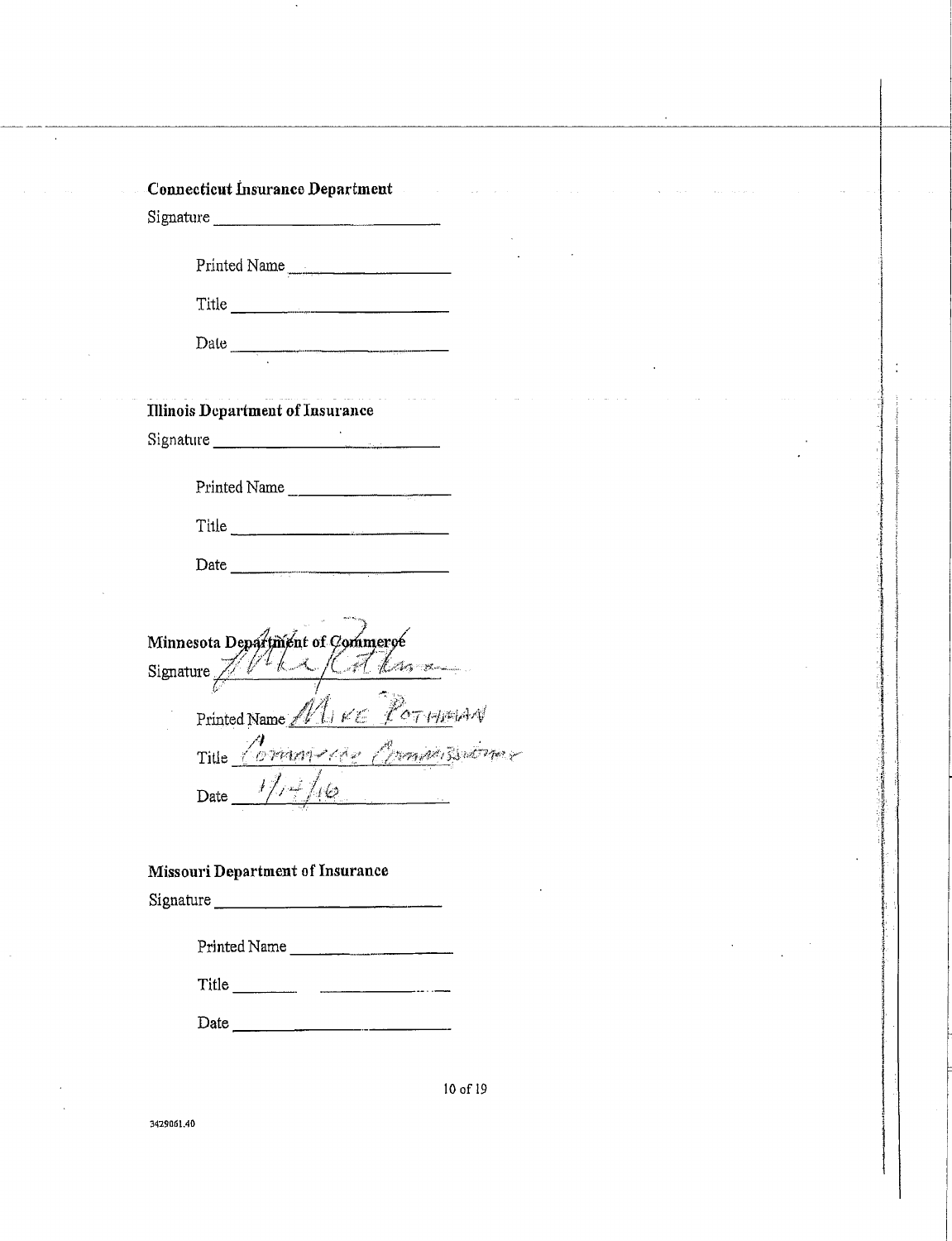| the state of the state of the state and                                          | the contract of the contract of the contract                                                                                                                                                                                                                                                                                                                                                                                                                       |  |
|----------------------------------------------------------------------------------|--------------------------------------------------------------------------------------------------------------------------------------------------------------------------------------------------------------------------------------------------------------------------------------------------------------------------------------------------------------------------------------------------------------------------------------------------------------------|--|
| Connecticut Insurance Department                                                 |                                                                                                                                                                                                                                                                                                                                                                                                                                                                    |  |
| Signature Signature Signature Communications                                     |                                                                                                                                                                                                                                                                                                                                                                                                                                                                    |  |
| Printed Name                                                                     |                                                                                                                                                                                                                                                                                                                                                                                                                                                                    |  |
| $\text{TRIC}$                                                                    |                                                                                                                                                                                                                                                                                                                                                                                                                                                                    |  |
|                                                                                  |                                                                                                                                                                                                                                                                                                                                                                                                                                                                    |  |
|                                                                                  | $\label{eq:2.1} \mathcal{L}^{\mathcal{A}}(\mathcal{A})=\mathcal{L}^{\mathcal{A}}(\mathcal{A})\otimes\mathcal{L}^{\mathcal{A}}(\mathcal{A})\otimes\mathcal{L}^{\mathcal{A}}(\mathcal{A})\otimes\mathcal{L}^{\mathcal{A}}(\mathcal{A})\otimes\mathcal{L}^{\mathcal{A}}(\mathcal{A})\otimes\mathcal{L}^{\mathcal{A}}(\mathcal{A})\otimes\mathcal{L}^{\mathcal{A}}(\mathcal{A})\otimes\mathcal{L}^{\mathcal{A}}(\mathcal{A})\otimes\mathcal{L}^{\mathcal{A}}(\mathcal$ |  |
| Illinois Department of Insurance                                                 |                                                                                                                                                                                                                                                                                                                                                                                                                                                                    |  |
| Signature Signature                                                              |                                                                                                                                                                                                                                                                                                                                                                                                                                                                    |  |
| Printed Name                                                                     |                                                                                                                                                                                                                                                                                                                                                                                                                                                                    |  |
| TIILE                                                                            |                                                                                                                                                                                                                                                                                                                                                                                                                                                                    |  |
| Date                                                                             |                                                                                                                                                                                                                                                                                                                                                                                                                                                                    |  |
| Minnesota Department of Commerce<br>Signature Signature Signature Communications |                                                                                                                                                                                                                                                                                                                                                                                                                                                                    |  |
| Printed Name                                                                     |                                                                                                                                                                                                                                                                                                                                                                                                                                                                    |  |
| Title                                                                            |                                                                                                                                                                                                                                                                                                                                                                                                                                                                    |  |
| Date                                                                             |                                                                                                                                                                                                                                                                                                                                                                                                                                                                    |  |
|                                                                                  |                                                                                                                                                                                                                                                                                                                                                                                                                                                                    |  |
| Missouri Denirment of Insurance                                                  |                                                                                                                                                                                                                                                                                                                                                                                                                                                                    |  |
| Signature 200 Main Wall                                                          |                                                                                                                                                                                                                                                                                                                                                                                                                                                                    |  |
| Printed Name John M. Huff                                                        |                                                                                                                                                                                                                                                                                                                                                                                                                                                                    |  |
| Title Director                                                                   |                                                                                                                                                                                                                                                                                                                                                                                                                                                                    |  |
| Date 12-22-15                                                                    |                                                                                                                                                                                                                                                                                                                                                                                                                                                                    |  |
|                                                                                  |                                                                                                                                                                                                                                                                                                                                                                                                                                                                    |  |

ra na si

 $\bar{z}$ 

10 of 19

3429061.40

 $\hat{\mathcal{A}}$ 

 $\label{eq:2.1} \mathcal{L}^{\mathcal{A}}(\mathbf{a}) = \mathcal{L}^{\mathcal{A}}(\mathbf{a}) = \mathcal{L}^{\mathcal{A}}(\mathbf{a}) = \mathcal{L}^{\mathcal{A}}(\mathbf{a}) = \mathcal{L}^{\mathcal{A}}(\mathbf{a})$ 

 $\hat{\mathcal{L}}$ 

 $\bar{\beta}$ 

 $\hat{\boldsymbol{\beta}}$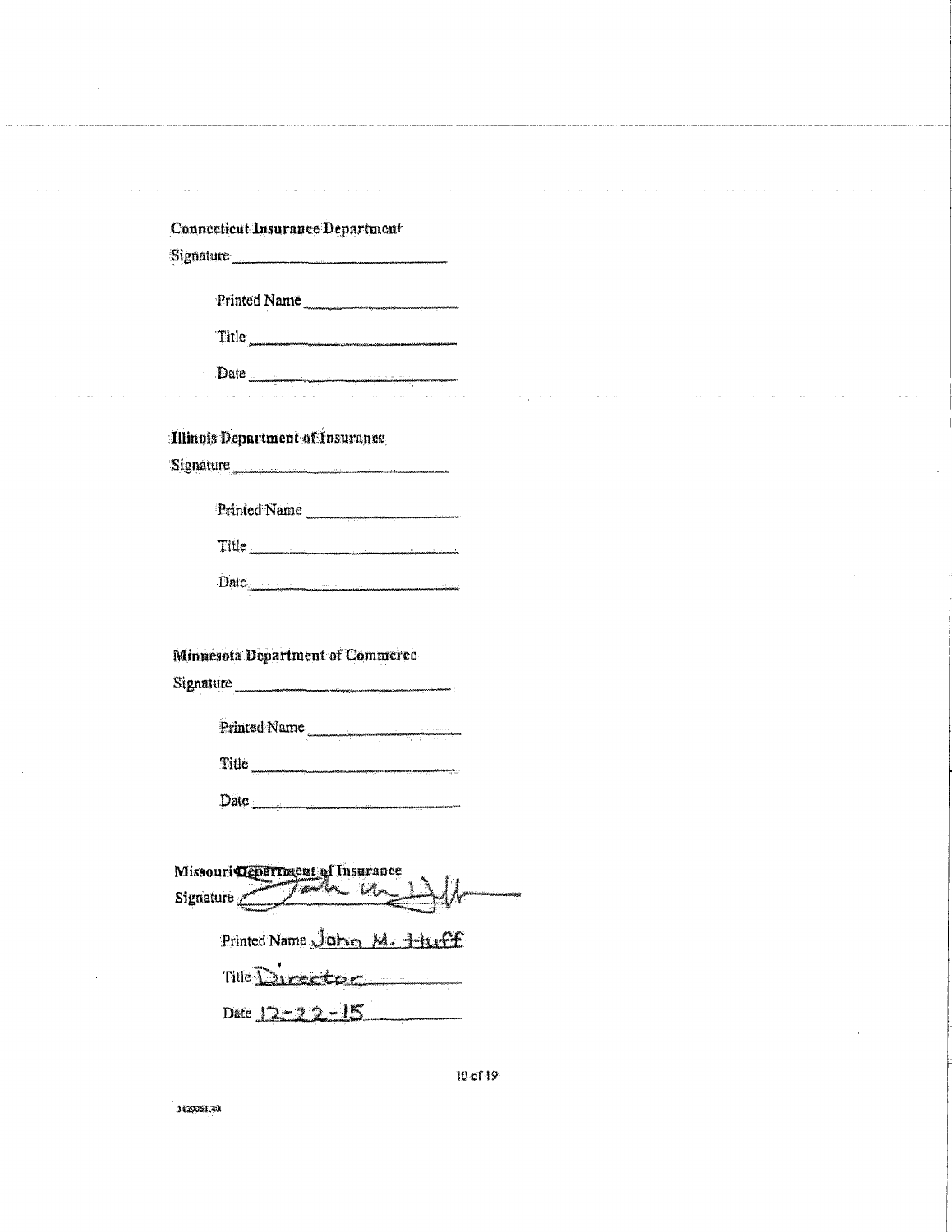North Dakota Insurance Department Signature **Printed Name** Adam Hamm Title Commissioner Date December 22, 2015

Rhode Island Department of Business Regulation, Division of Insurance

 $\sim 100$ 

سوال والأوليان

Signature

| Printed Name |  |  |  |  |
|--------------|--|--|--|--|
|--------------|--|--|--|--|

Title \_\_\_\_\_\_\_\_\_\_ \_

Date \_\_\_\_\_\_\_\_\_\_ \_

West Virginia Offices of the Insurance Commissioner

Signature \_ \_\_\_, \_\_\_\_\_\_\_\_\_ \_

Printed Name

Title

Date $\qquad \qquad$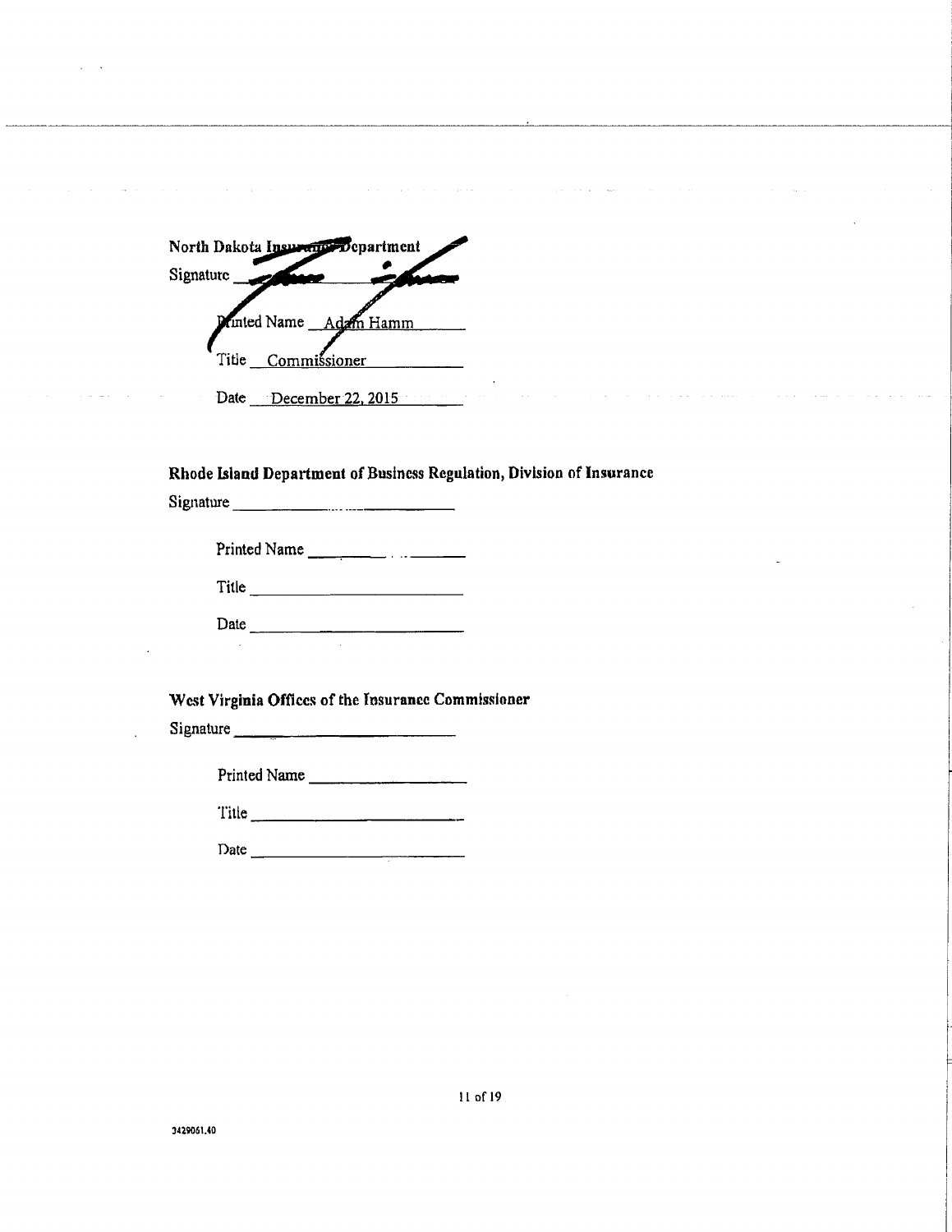North Dakota Insurance Department Signature

| Printed Name |  | a an ata |  | . |  |  |  |
|--------------|--|----------|--|---|--|--|--|
| Title        |  |          |  |   |  |  |  |
| Date         |  |          |  |   |  |  |  |

Rhode Island Department of Business Regulation, Division of Insurance Signature L A II Printed Name Joseph Torti Title Separat boudent of Insurance Date Decrember 32, 2015

West Virginia Offices of the Insurance Commissioner Signature

Printed Name

Title  $\qquad \qquad$   $\qquad$   $\qquad$   $\qquad$   $\qquad$   $\qquad$   $\qquad$   $\qquad$   $\qquad$   $\qquad$   $\qquad$   $\qquad$   $\qquad$   $\qquad$   $\qquad$   $\qquad$   $\qquad$   $\qquad$   $\qquad$   $\qquad$   $\qquad$   $\qquad$   $\qquad$   $\qquad$   $\qquad$   $\qquad$   $\qquad$   $\qquad$   $\qquad$   $\qquad$   $\qquad$   $\qquad$   $\qquad$   $\qquad$   $\qquad$   $\$ 

Date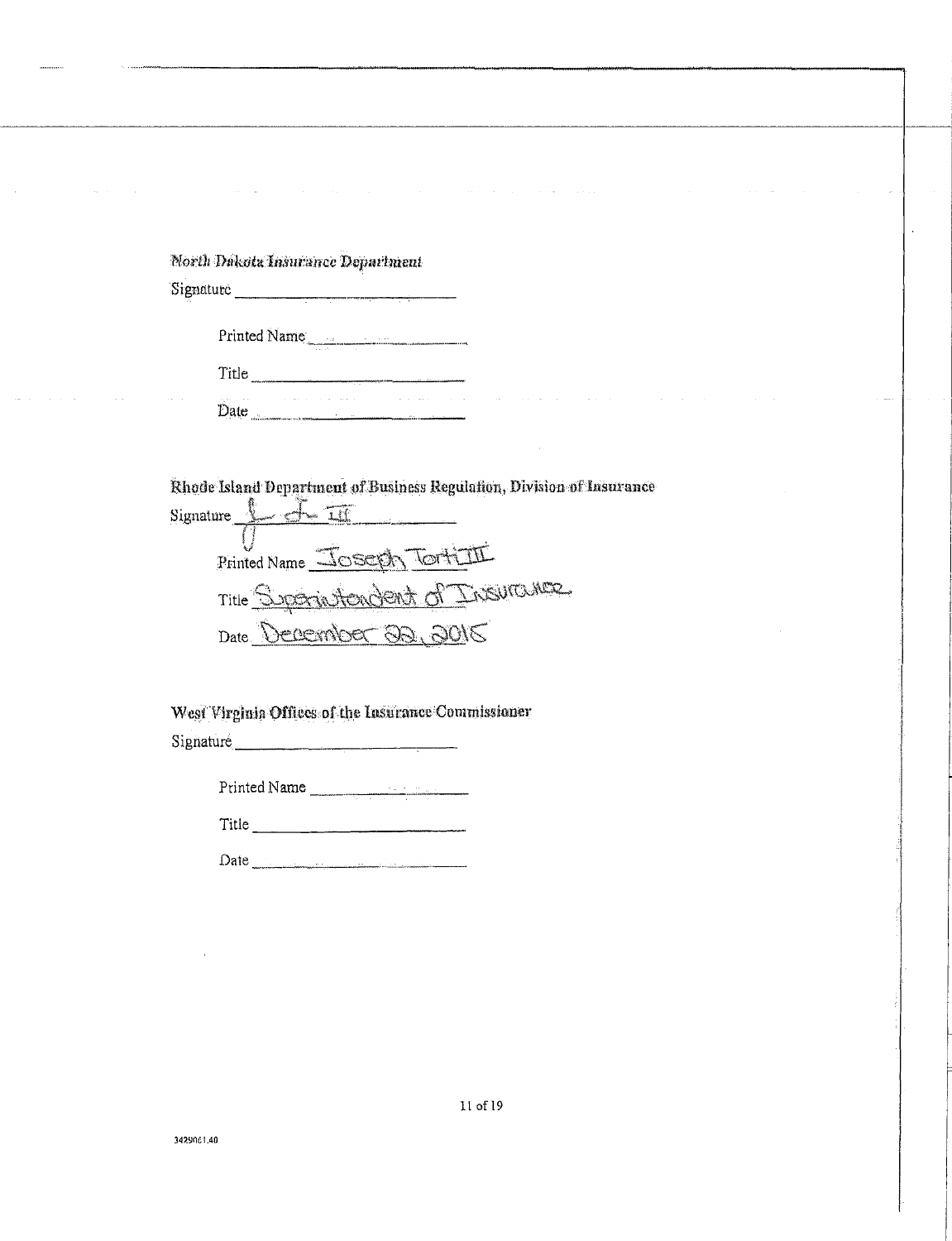| North Dakota Insurance Department |  |
|-----------------------------------|--|
| Signature                         |  |
| <b>Printed Name</b>               |  |
| Tirle                             |  |

Date \_\_\_\_

Rhode Island Department of Business Regulation, Division-of Insurance

Signature

Printed Name  $\frac{1}{2}$ 

Date

West Virginia Offices of the Insurance Commissioner Signature MacLAR Printed Name Mchar / 6. Aley Title *Insurance* Comm. Essays Date 1/15/2016

11 of 19

9429051:40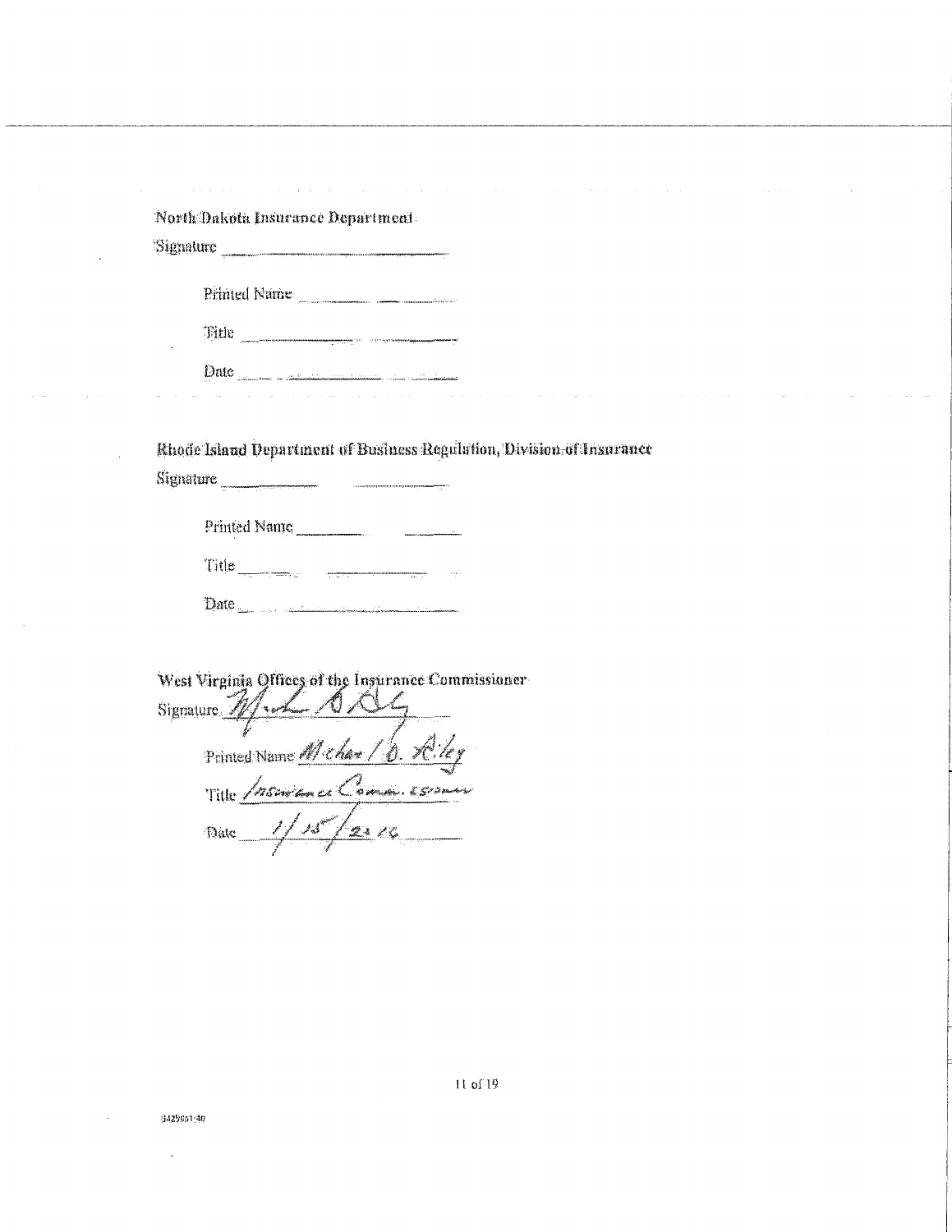# **EXHIBIT A**

 $\hat{\varphi}$  ,

 $\overline{a}$ 

 $\bar{\mathcal{L}}_{\rm{max}}$ 

 $\bar{\beta}$ 

**Participating Regulators** 

12 of 19

 $\bar{f}$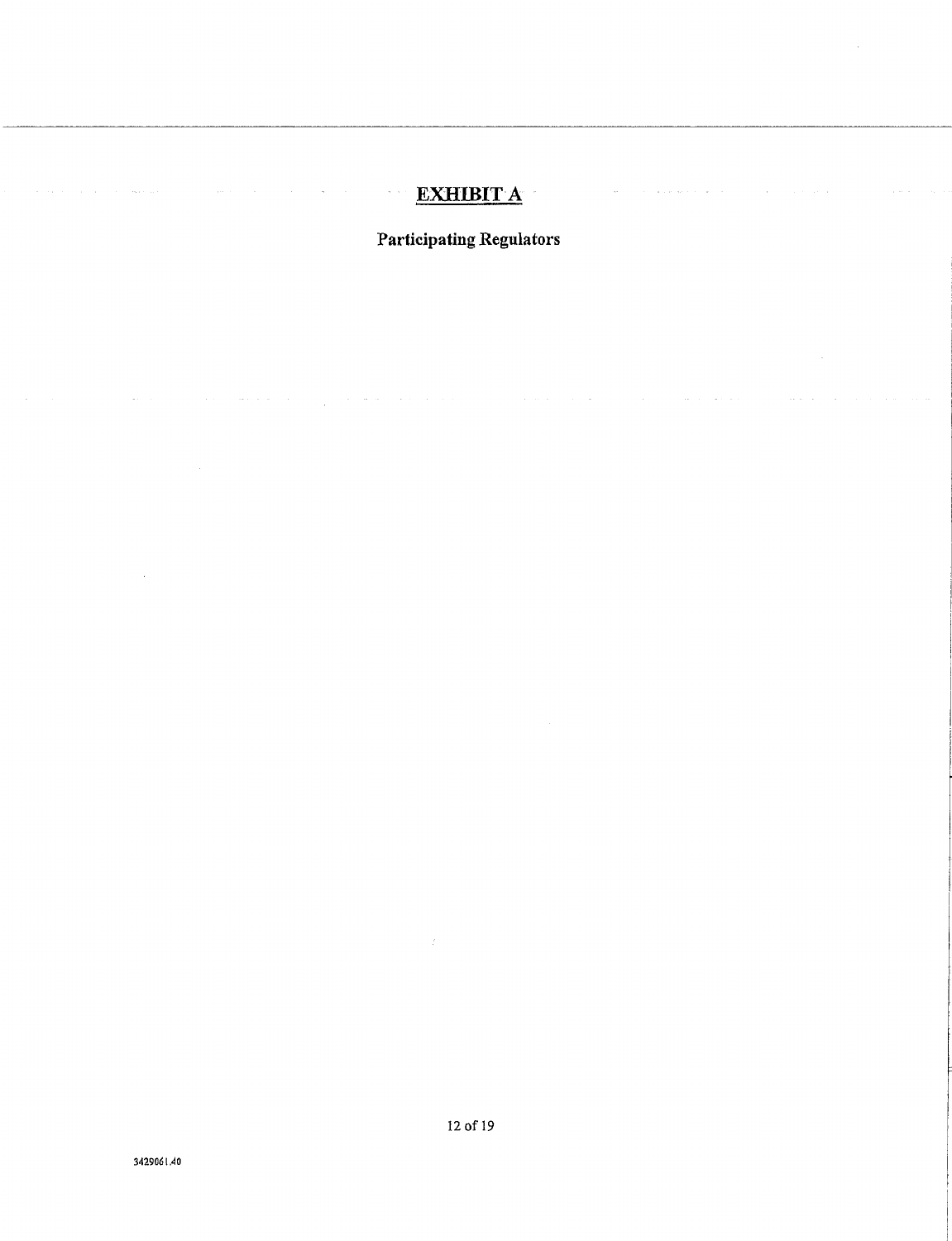# **EXHIBIT B**

#### **Multi-State Areas of Review**

# **A. Claims.**

The Homesite Companies shall ensure that:

- **1.** First-party claims are timely acknowledged;
- **2.** First-party claims are timely paid and/or denied after the receipt of properly-executed proof of loss, unless additional time is necessary to investigate the claim;
- **3.** Where additional time is necessary, first-party claimants are provided status updates within required time frames;
- **4.** Claims-related correspondence is appropriately replied to in a timely manner;
- **5.** Claim files contain all denial letters and documentation necessary to support the disposition of the claim;
- **6.** Reasonable standards established by the Homesite Companies are consistently applied for proof of ownership on theft losses;
- 7. Hail damage claims that involve functional loss to soft metal items are properly investigated and paid or denied in accordance with the terms of the policy and its endorsements;
- **8.** Deductibles are correctly applied to theft losses in accordance with the terms of the policy and its endorsements; and,
- **9.** Hurricane/Named Storm/Catastrophe deductibles are correctly applied in accordance with the terms of the policy and its endorsements.

#### **B. Department of Insurance Complaints.**

The Homesite Companies shall ensure that:

- **1.** Complaint responses are delivered within required timeframes;
- **2.** Complaint responses are complete and include all requested or required information and documentation; and
- 3. Complaint registers are complete and contain all required fields and information.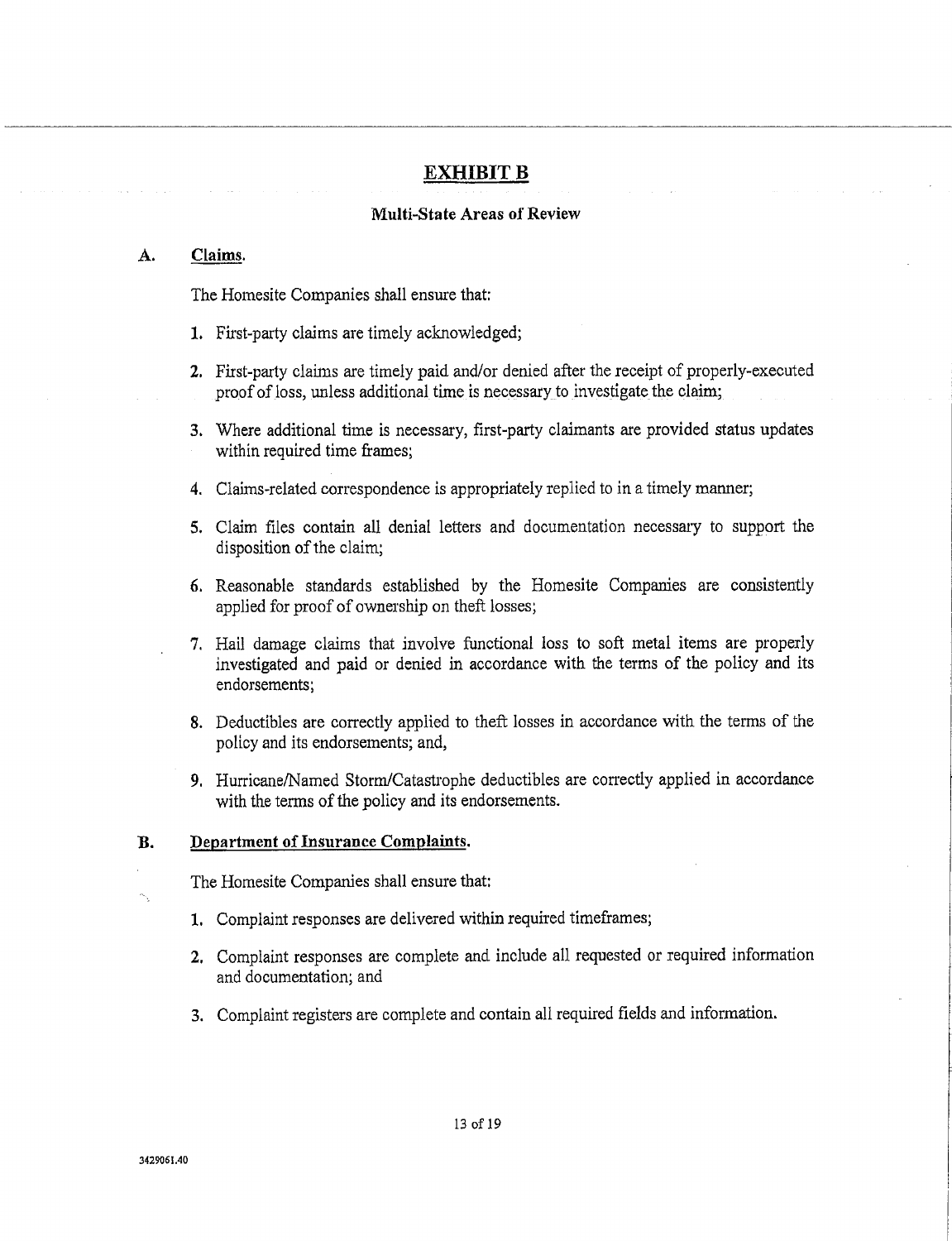#### **C. Market Conduct Annual Statement Data.**

The Homesite Companies shall ensure that market conduct annual statement data is accurately and timely reported.

### **D. Underwriting and Rating.**

The Homesite Companies shall ensure that:

- **1.** Underwriting guidelines are maintained and, where required, filed in accordance with jurisdictional requirements;
- **2.** Rental policies are properly rated in accordance with filed rates and rules;
- 3. Cancellations and nonrenewal notices are sent in a timely manner and in accordance with jurisdictional statutes and regulations; and,
- **4.** Standards for the valuation of property and calculation of Coverage A are consistently applied in accordance with regulatory requirements.

#### **E. Licensing and Training of Adjusters.**

The Homesite Companies shall ensure that claim adjusters are

- **1.** Properly licensed;
- **2.** Trained on handling claims within required time frames;
- **3.** Trained on proper application of deductibles; and,
- **4.** Trained on proper documentation of claim decisions.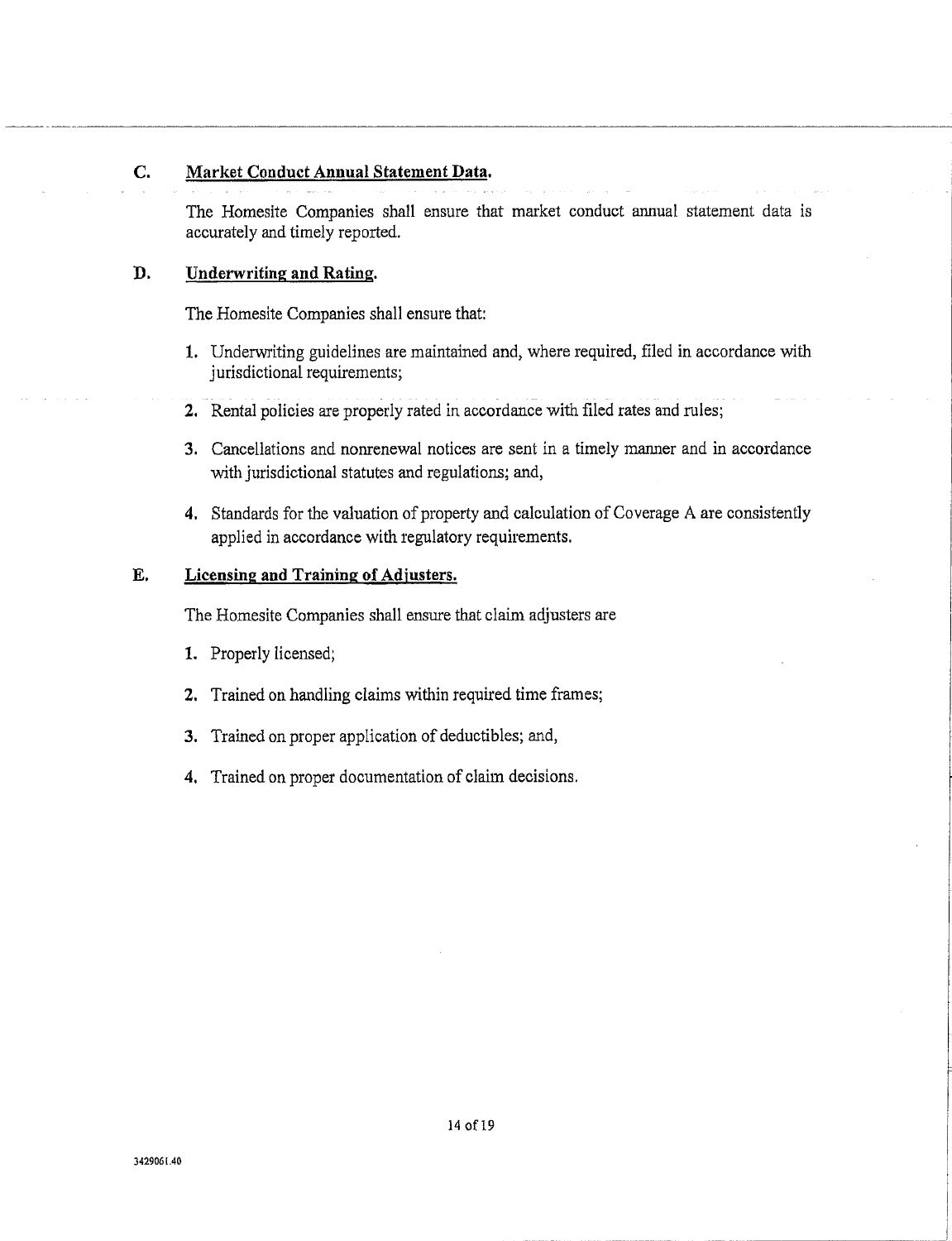# **EXHIBIT C**

#### **Benchmarks**

#### **A. Claims.**

- **1.** The Benchmark for the first twelve (12) month reporting period shall be 93% and for the second twelve (12) month reporting period shall be 96% for the following:
	- **a.** First-party claims are acknowledged within fifteen (15) days, or any state specific requirement if less than fifteen (15) days, of notice of a loss;
	- **b.** First-party claims are paid and/or denied within twenty-one (21) days after the receipt of properly-executed proofs of loss, unless additional time is necessary to investigate the claim;
	- **c.** Where additional time is necessary, first-party claimants are provided status updates within twenty-one (21) days of receipt of properly executed proofs of loss and every forty-five (45) days thereafter until the claim is paid or denied;
	- **d.** Claims-related correspondence is appropriately replied to within fifteen (15) days of receipt; and
	- **e.** Claim files include all denial letters.
- **2.** The Benchmark for the first twelve (12) month reporting period shall be 90% and for the second twelve (12) month reporting period shall be 95% for the following:
	- a. Consistent application of standards for proof of ownership on theft claims;
	- **b.** Proper investigation of hail damage claims that involve functional loss to soft metal items;
	- **c.** Proper application of deductibles on theft claims; and
	- **d.** Proper application of hurricane/named storm/catastrophe deductibles on property claims.

#### **B. Department of Insurance Complaints.**

The Benchmarks for the first twelve (12) month reporting period shall be 93% and for the second twelve (12) month reporting period shall be 96% for the following:.

- **1.** Department of Insurance Complaints are responded to within twenty-one (21) days of receipt;
- **2.** Responses to Department of Insurance complaints are complete; and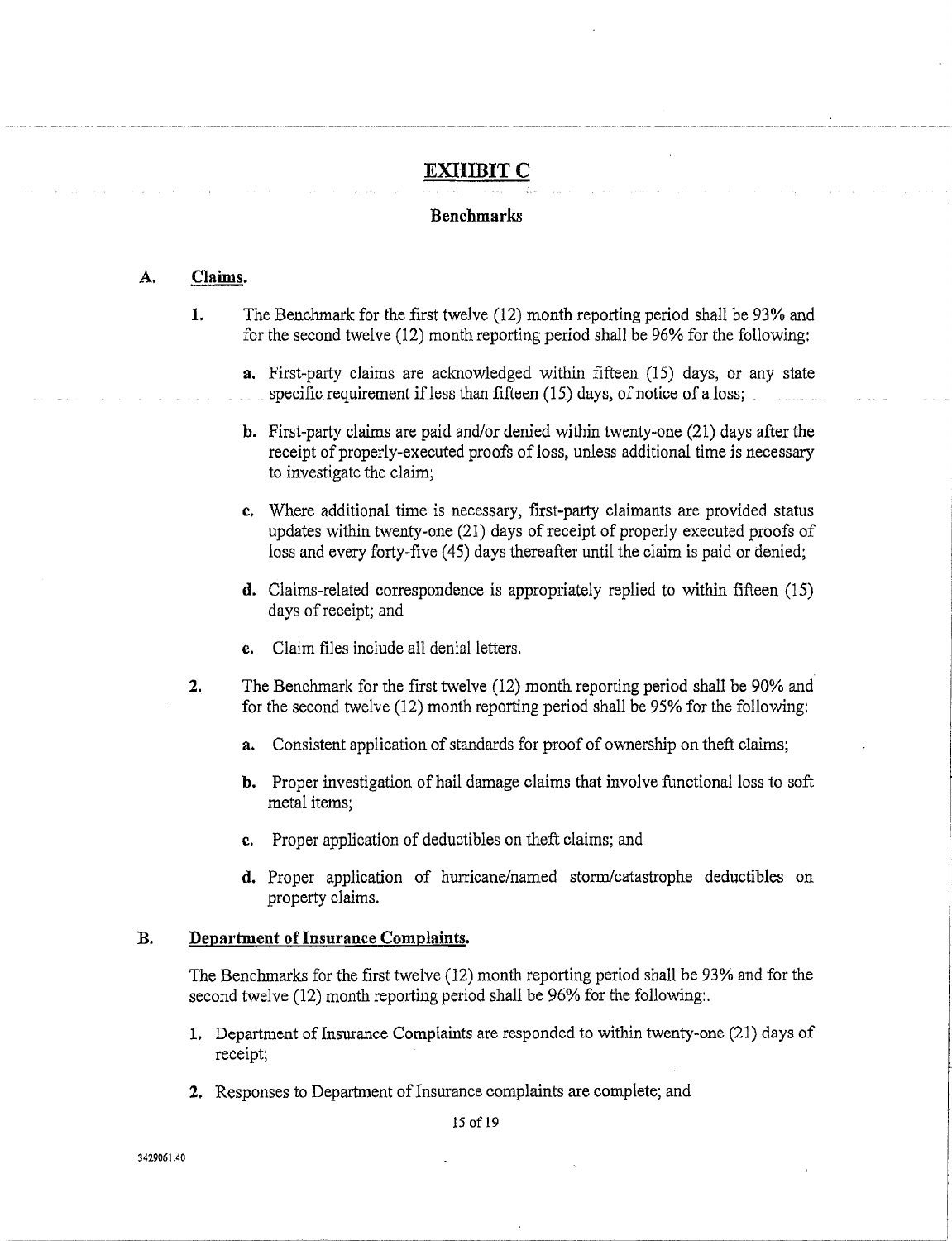**3.** Complaint registers maintained by the Homesite Companies are complete.

#### **C. Market Conduct Annual Statement Data.**

In each signatory jurisdiction implement measures to ensure accurate and timely reporting of market conduct annual statement data. Pass/Fail

#### **D. Underwriting and Rating.**

- **1.** The Benchmarks for proper maintenance or filing of underwriting guidelines shall be 93% for the first twelve (12) month reporting period and 96% for the second twelve · (12) month reporting period.
- **2.** The Benclunarks for accurate rating of rental policies in accordance with filed rates and rules shall be 93% for the first twelve (12) month reporting period and 96% for the second twelve (12) month reporting period.
- **3.** The Benchmarks for timeliness requirements on cancellations and nonrenewal notices shall be 92% for the first twelve (12) month reporting period and 95% for the second twelve (12) month reporting period.
- **4.** The Benclunarks for the consistent application of standards for the valuation of property shall be 92% for the first twelve (12) month reporting period and 95% for the second twelve (12) month reporting period.

#### **E. Licensing.**

The Benchmarks for ensuring that casualty claim adjusters are properly licensed shall be 93% for the first twelve (12) month reporting period and 96% for the second twelve (12) month reporting period.

#### **F. Training.**

Within six (6) months of the Effective Date, the Homesite Companies shall provide a document with training schedules and training materials to the Lead Regulators demonstrating the training implemented for its employees and independent contractors, pertaining to the following:

- 1. Jurisdictional timeframes for claims handling;
- 2. Application of deductibles; and
- 3. Documentation of claim decisions.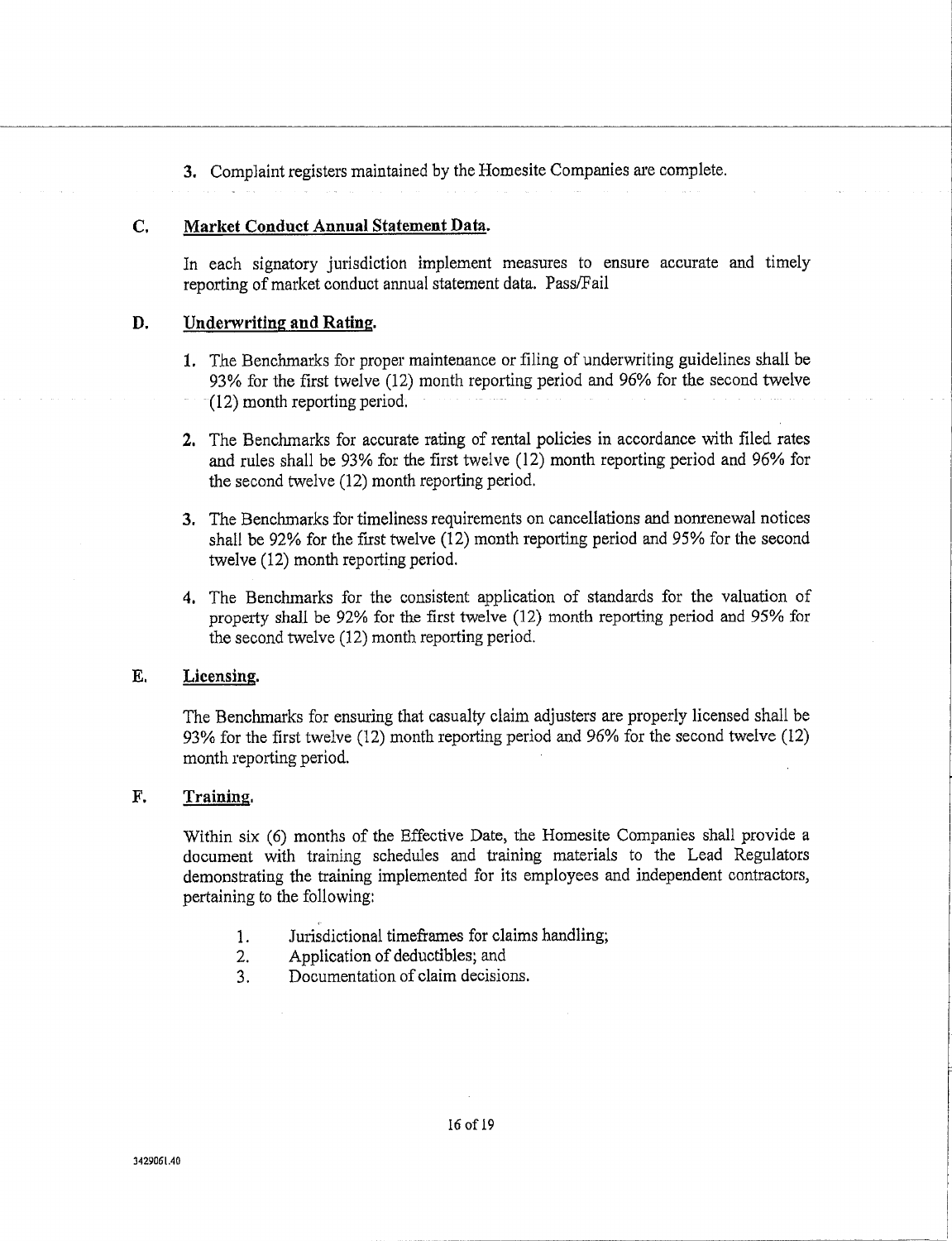# **EXHIBITD**

# **Up Front Penalty Payment**

#### **A. Penalty Distribution Formula.**

#### **1. Step One- Calculate Allocation Percentage**

Divide the Homesite Companies' Direct Earned Premium in jurisdiction of Signatory Regulator by the Homesite Companies' Direct Earned Premium in jurisdictions of all Signatory Regulators.

#### **2. Step Two - Calculate Allocation**

Multiply Five Hundred Thousand Dollars (\$500,000.00) by percentage assigned to each Signatory Regulator from Step One.

#### **B. Schedule of Signatory Regulator Percentages.**

| --------------------<br>In the control of control and the company of the company of the company of the company of the company of the company of<br>$\sim$ Characterization of the contract of the contract of the contract of the contract of the contract of the contract of the contract of the contract of the contract of the contract of the contract of the contract of the<br>Signatory Regulators 2014 Direct Earned Premium | A MARINAMENT MALE CODE A L. B. P. LL E. LL EN LA POSTA INCORPORATION CONTROL A 31 MARCU | <b>CONTRACT CONTRACTOR</b><br><b>The construction of the construction of the construction of the construction of the construction of the construction</b> | A CALIFORNIA DESCRIPTION ANNUM CALIFORNIA DE COMPANYA DE CONSUMIDADE DE CONSUMIDADE DE CONSUMIDADE DE CONSUMIDADE DE CONSUMIDADE DE CONSUMIDADE DE CONSUMIDADE DE CONSUMIDADE DE CONSUMIDADE DE CONSUMIDADE DE CONSUMIDADE DE<br>the state and the company control with the company induced with the company<br>nt of Penalty Up Front Penalty Payment<br>1 - La composición de la componentación de la componentación de la componentación de la componentación de la c |
|--------------------------------------------------------------------------------------------------------------------------------------------------------------------------------------------------------------------------------------------------------------------------------------------------------------------------------------------------------------------------------------------------------------------------------------|-----------------------------------------------------------------------------------------|-----------------------------------------------------------------------------------------------------------------------------------------------------------|--------------------------------------------------------------------------------------------------------------------------------------------------------------------------------------------------------------------------------------------------------------------------------------------------------------------------------------------------------------------------------------------------------------------------------------------------------------------------|
|                                                                                                                                                                                                                                                                                                                                                                                                                                      | $\sim$<br>10000000                                                                      | .                                                                                                                                                         | $\sim$                                                                                                                                                                                                                                                                                                                                                                                                                                                                   |
|                                                                                                                                                                                                                                                                                                                                                                                                                                      |                                                                                         | ing and all and a distribution of distribution computation                                                                                                |                                                                                                                                                                                                                                                                                                                                                                                                                                                                          |
|                                                                                                                                                                                                                                                                                                                                                                                                                                      |                                                                                         | <b>COL</b>                                                                                                                                                |                                                                                                                                                                                                                                                                                                                                                                                                                                                                          |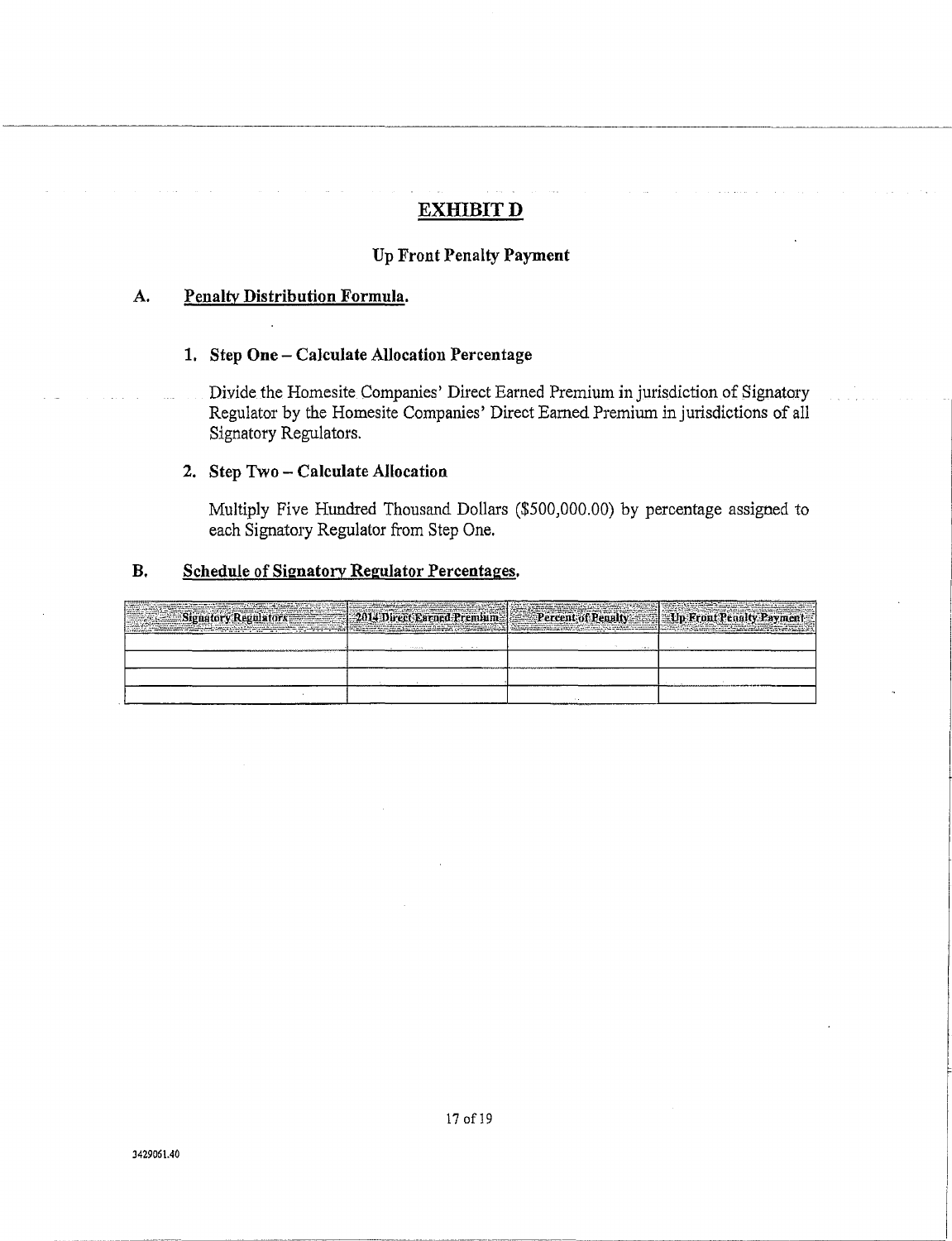#### **EXHIBIT E**

#### Performance Penalties

#### Performance Penalties.

Performance Penalties may be assessed for failure of the Homesite Companies to meet the Benchmarks for the first twelve  $(12)$  month reporting period and the second twelve  $(12)$  month reporting period as set forth below. Each reporting period shall be assigned an amount representing the total amount that could be assessed for that reporting period (the "Total Performance Penalty"), Each Benchmark shall be assigned a percentage of the Total Performance Penalty. For the first twelve (12) month reporting period the Total Performance Penalty shall be the lesser of One Percent (1%) of the Homesite Companies' 2014 direct earned premium in the jurisdictions of the Signatory Regulators or Six Million Dollars (\$6,000,000.00), and for the second twelve (12) month reporting period the Total Performance Penalty shall be the lesser of Two Percent (2%) of the Homesite Companies direct earned premium in the jurisdictions of the Signatory Regulators or Twelve Million Dollars (\$12,000,000.00).

#### A. Claims.

#### 1. Benchmarks - Claims Items A.1.a. - e.

The Homesite Companies shall pay a penalty of Four Percent (4%) of the Total Performance Penalty for each Benchmark missed in the first twelve (12) month reporting period and a penalty of Four Percent (4%) of the Total Performance Penalty for each Benchmark missed in the second twelve (12) month reporting period.

#### 2. Benchmarks - Claims Items A.2.a. - d.

- a. In the event the Homesite Companies fail to meet the Benchmarks for Claims Items A.2.a. - d., the Homesite Companies and the Lead States shall work together to develop a remediation plan addressing affected insureds that is acceptable to the Lead States in their sole discretion.
- b. The Homesite Companies shall pay a penalty of Five Percent (5%) of the Total Performance Penalty for each Benchmark missed in the first twelve (12) month reporting period and a penalty of Five Percent (5%) of the Total Performance Penalty for each Benchmark missed in the second twelve (12) month reporting period.

#### B. Department of Insurance Complaints, Items  $1 - 3$ .

The Homesite Companies shall pay a penalty of Five Percent (5%) of the Total Performance Penalty for each Benchmark missed in the first twelve (12) month reporting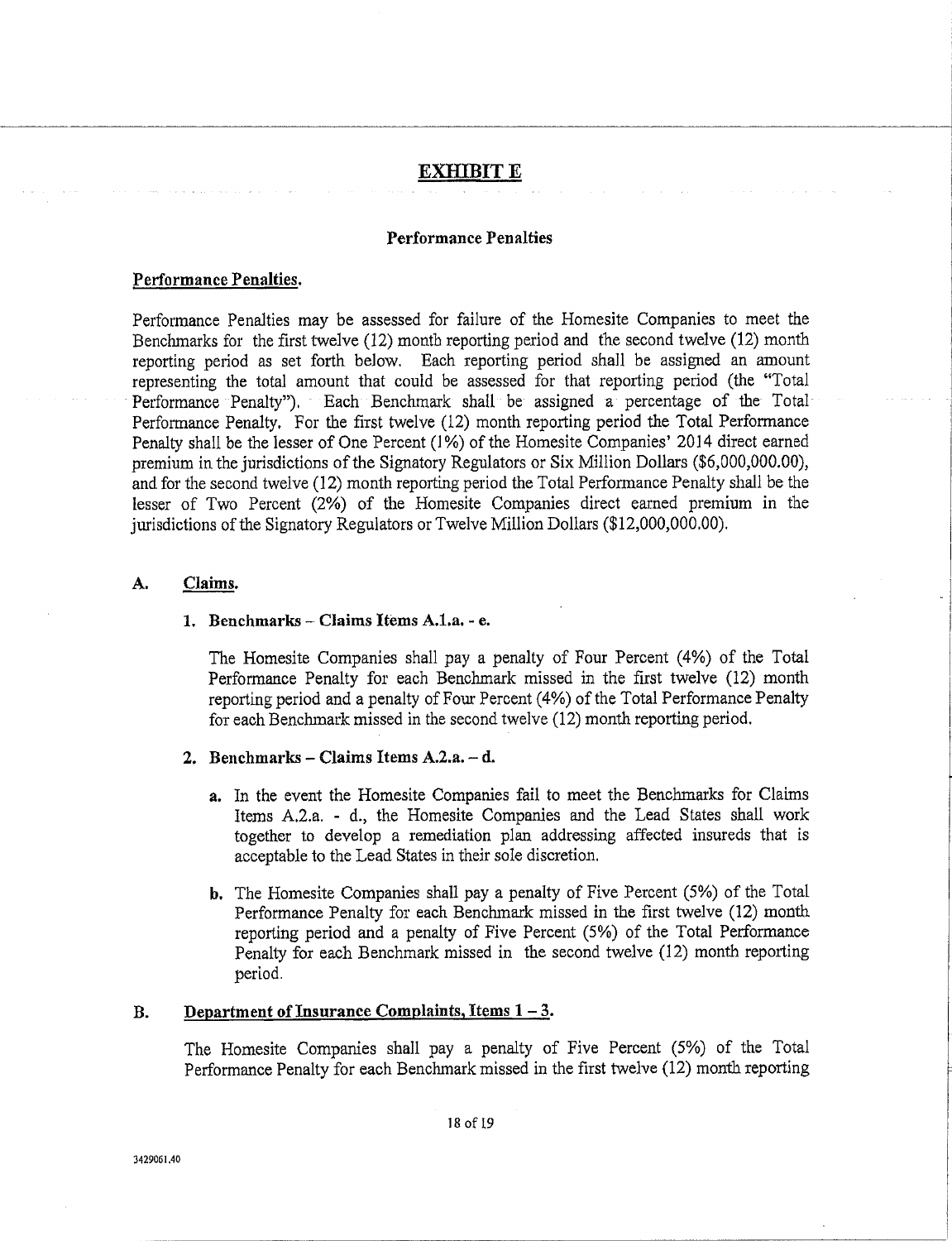period and a penalty of Five Percent (5%) of the Total Performance Penalty for each Benchmark missed in the second twelve (12) month reporting period.

#### C. Market Conduct Annual Statement Data.

The Homeslte Companies shall pay a penalty equal to Five Percent (5%) of the Total Performance Penalty as calculated for each reporting period for failure to accurately and timely report market conduct annual statement data for calendar years 2015 and 2016.

#### D. Underwriting and Rating, Items  $1 - 4$ .

The Homesite Companies shall pay a penalty of Five Percent (5%) of the Total Performance Penalty for each Benchmark missed in the first twelve (12) month reporting period and a penalty of Five Percent (5%) of the Total Performance Penalty for each Benchmark missed in the second twelve (12) month reporting period.

#### E. Licensing.

The Homesite Companies shall pay a penalty of Ten Percent (10%) of the Total Performance Penalty for failure to achieve the Benchmark in any twelve (12) month reporting period.

#### F. Training, Items  $1 - 3$ .

The Homesite Companies shall pay a penalty of Three and One-Third Percent (3.33%) of the Total Performance Penalty for failure to complete the required training in each of the three (3) areas.